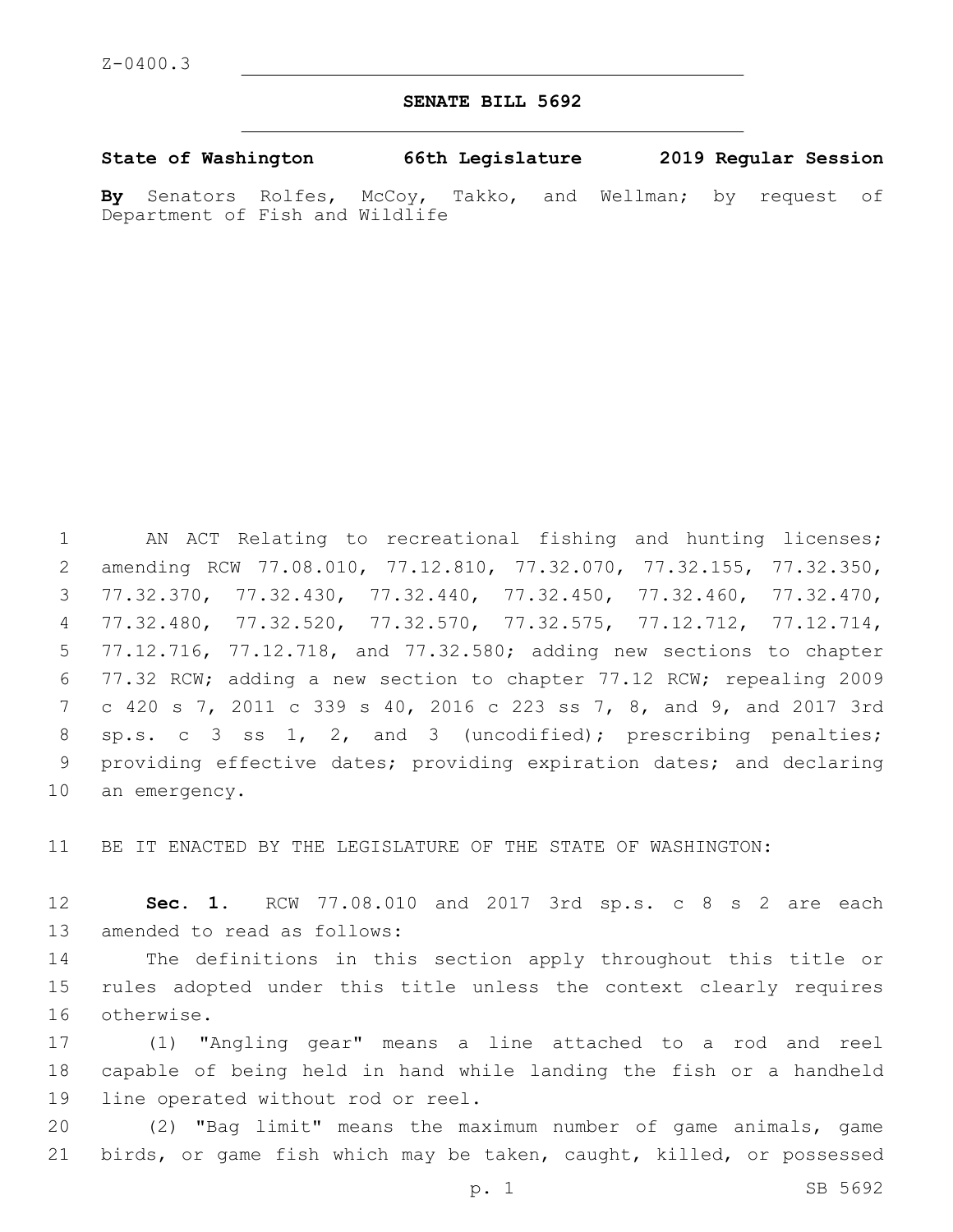by a person, as specified by rule of the commission for a particular 2 period of time, or as to size, sex, or species.

 (3) "Building" means a private domicile, garage, barn, or public or commercial building.4

 (4) "Closed area" means a place where the hunting of some or all species of wild animals or wild birds is prohibited.

 (5) "Closed season" means all times, manners of taking, and places or waters other than those established by rule of the commission as an open season. "Closed season" also means all hunting, fishing, taking, or possession of game animals, game birds, game fish, food fish, or shellfish that do not conform to the special restrictions or physical descriptions established by rule of the commission as an open season or that have not otherwise been deemed legal to hunt, fish, take, harvest, or possess by rule of the 15 commission as an open season.

 (6) "Closed waters" means all or part of a lake, river, stream, or other body of water, where fishing or harvesting is prohibited.

 (7) "Commercial" means related to or connected with buying, 19 selling, or bartering.

(8) "Commission" means the state fish and wildlife commission.

 (9) "Concurrent waters of the Columbia river" means those waters of the Columbia river that coincide with the Washington-Oregon state 23 boundary.

 (10) "Contraband" means any property that is unlawful to produce 25 or possess.

 (11) "Covered animal species" means any species of elephant, rhinoceros, tiger, lion, leopard, cheetah, pangolin, marine turtle, shark, or ray either: (a) Listed in appendix I or appendix II of the convention on international trade in endangered species of wild flora and fauna; or (b) listed as critically endangered, endangered, or vulnerable on the international union for conservation of nature and 32 natural resources red list of threatened species.

 (12) "Covered animal species part or product" means any item that contains, or is wholly or partially made from, any covered animal 35 species.

 (13) "Deleterious exotic wildlife" means species of the animal kingdom not native to Washington and designated as dangerous to the 38 environment or wildlife of the state.

(14) "Department" means the department of fish and wildlife.

(15) "Director" means the director of fish and wildlife.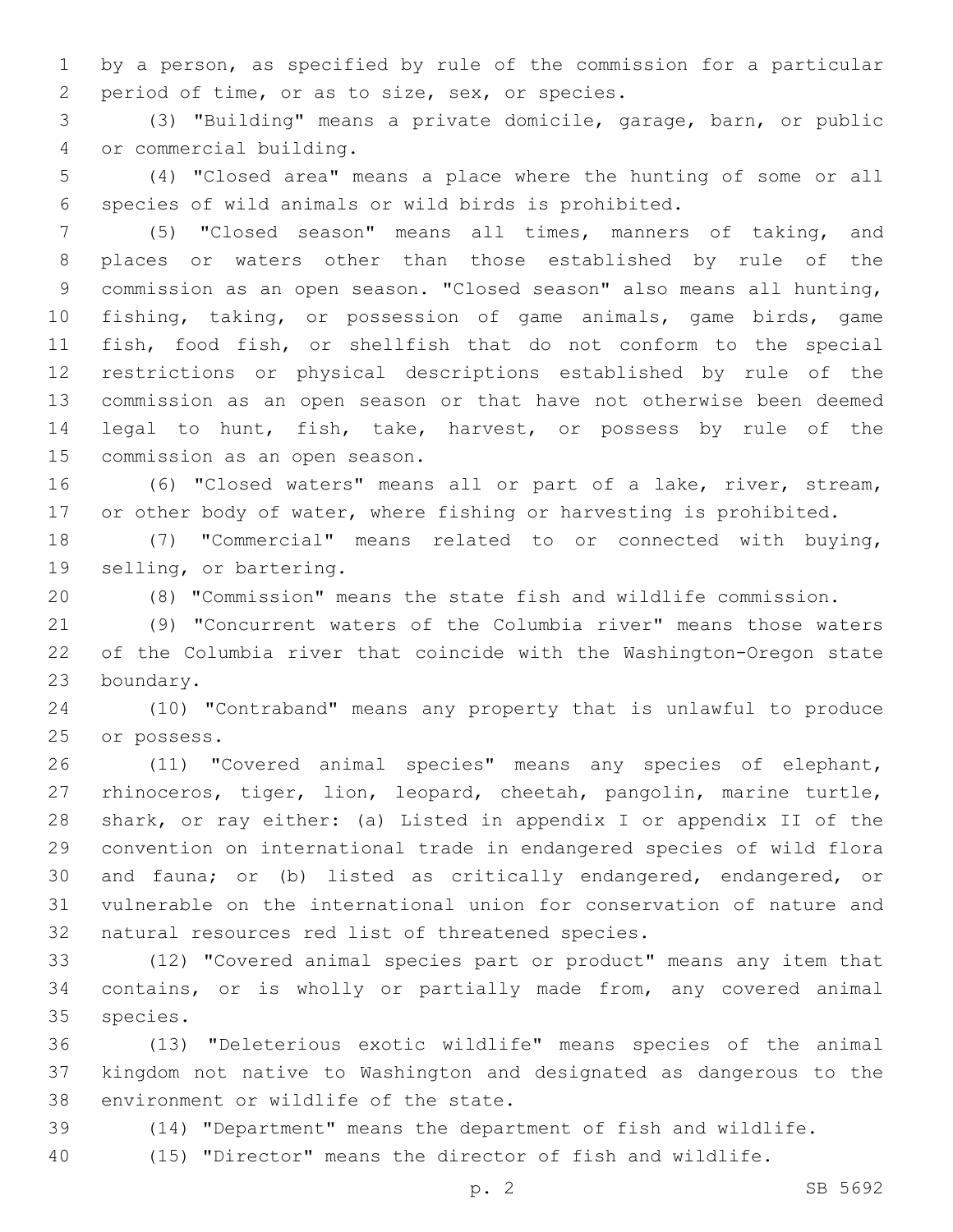(16) "Distribute" or "distribution" means either a change in possession for consideration or a change in legal ownership.

 (17) "Endangered species" means wildlife designated by the commission as seriously threatened with extinction.

(18) "Ex officio fish and wildlife officer" means:

 (a) A commissioned officer of a municipal, county, or state agency having as its primary function the enforcement of criminal laws in general, while the officer is acting in the respective 9 jurisdiction of that agency;

 (b) An officer or special agent commissioned by one of the following: The national marine fisheries service; the Washington state parks and recreation commission; the United States fish and wildlife service; the Washington state department of natural resources; the United States forest service; or the United States parks service, if the agent or officer is in the respective jurisdiction of the primary commissioning agency and is acting under a mutual law enforcement assistance agreement between the department 18 and the primary commissioning agency;

 (c) A commissioned fish and wildlife peace officer from another state who meets the training standards set by the Washington state criminal justice training commission pursuant to RCW 10.93.090, 43.101.080, and 43.101.200, and who is acting under a mutual law enforcement assistance agreement between the department and the 24 primary commissioning agency; or

 (d) A Washington state tribal police officer who successfully completes the requirements set forth under RCW 43.101.157, is employed by a tribal nation that has complied with RCW 10.92.020(2) (a) and (b), and is acting under a mutual law enforcement assistance agreement between the department and the tribal government.

 (19) "Fish" includes all species classified as game fish or food fish by statute or rule, as well as all finfish not currently classified as food fish or game fish if such species exist in state waters. The term "fish" includes all stages of development and the 34 bodily parts of fish species.

 (20) "To fish" and its derivatives means an effort to kill, injure, harass, harvest, or capture a fish or shellfish.

 (21) "Fish and wildlife officer" means a person appointed and commissioned by the director, with authority to enforce this title and rules adopted pursuant to this title, and other statutes as prescribed by the legislature. Fish and wildlife officer includes a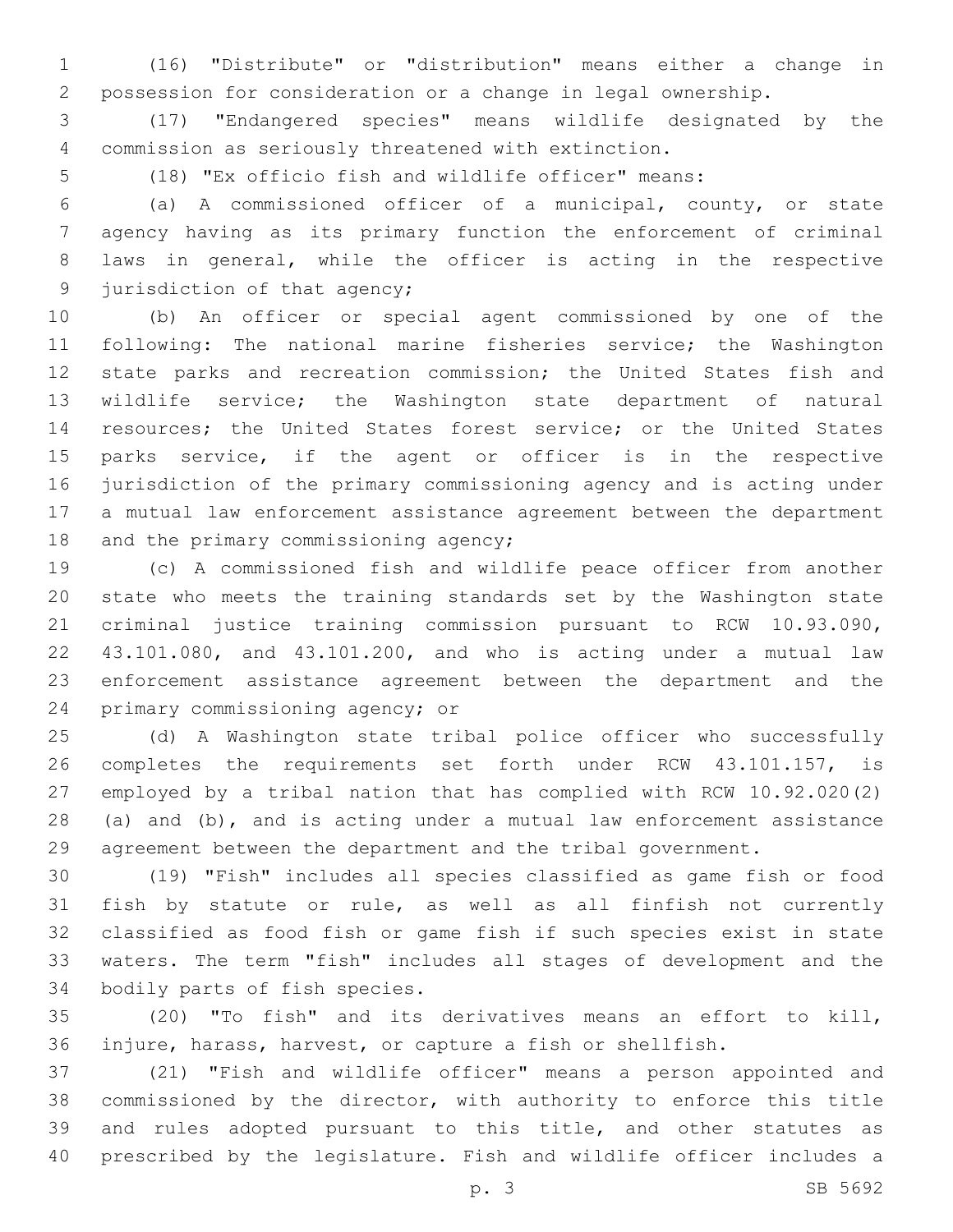person commissioned before June 11, 1998, as a wildlife agent or a 2 fisheries patrol officer.

 (22) "Fish broker" means a person who facilitates the sale or purchase of raw or frozen fish or shellfish on a fee or commission basis, without assuming title to the fish or shellfish.

 (23) "Fish dealer" means a person who engages in any activity that triggers the need to obtain a fish dealer license under RCW 77.65.280.8

 (24) "Fishery" means the taking of one or more particular species of fish or shellfish with particular gear in a particular 11 geographical area.

 (25) "Food, food waste, or other substance" includes human and pet food or other waste or garbage that could attract large wild 14 carnivores.

 (26) "Freshwater" means all waters not defined as saltwater including, but not limited to, rivers upstream of the river mouth, 17 lakes, ponds, and reservoirs.

 (27) "Fur-bearing animals" means game animals that shall not be 19 trapped except as authorized by the commission.

 (28) "Fur dealer" means a person who purchases, receives, or 21 resells raw furs for commercial purposes.

 (29) "Game animals" means wild animals that shall not be hunted 23 except as authorized by the commission.

 (30) "Game birds" means wild birds that shall not be hunted 25 except as authorized by the commission.

 (31) "Game farm" means property on which wildlife is held, confined, propagated, hatched, fed, or otherwise raised for commercial purposes, trade, or gift. The term "game farm" does not 29 include publicly owned facilities.

 (32) "Game reserve" means a closed area where hunting for all 31 wild animals and wild birds is prohibited.

 (33) "To hunt" and its derivatives means an effort to kill, injure, harass, harvest, or capture a wild animal or wild bird.

(34) "Illegal items" means those items unlawful to be possessed.

 (35)(a) "Intentionally feed, attempt to feed, or attract" means to purposefully or knowingly provide, leave, or place in, on, or about any land or building any food, food waste, or other substance that attracts or could attract large wild carnivores to that land or building.39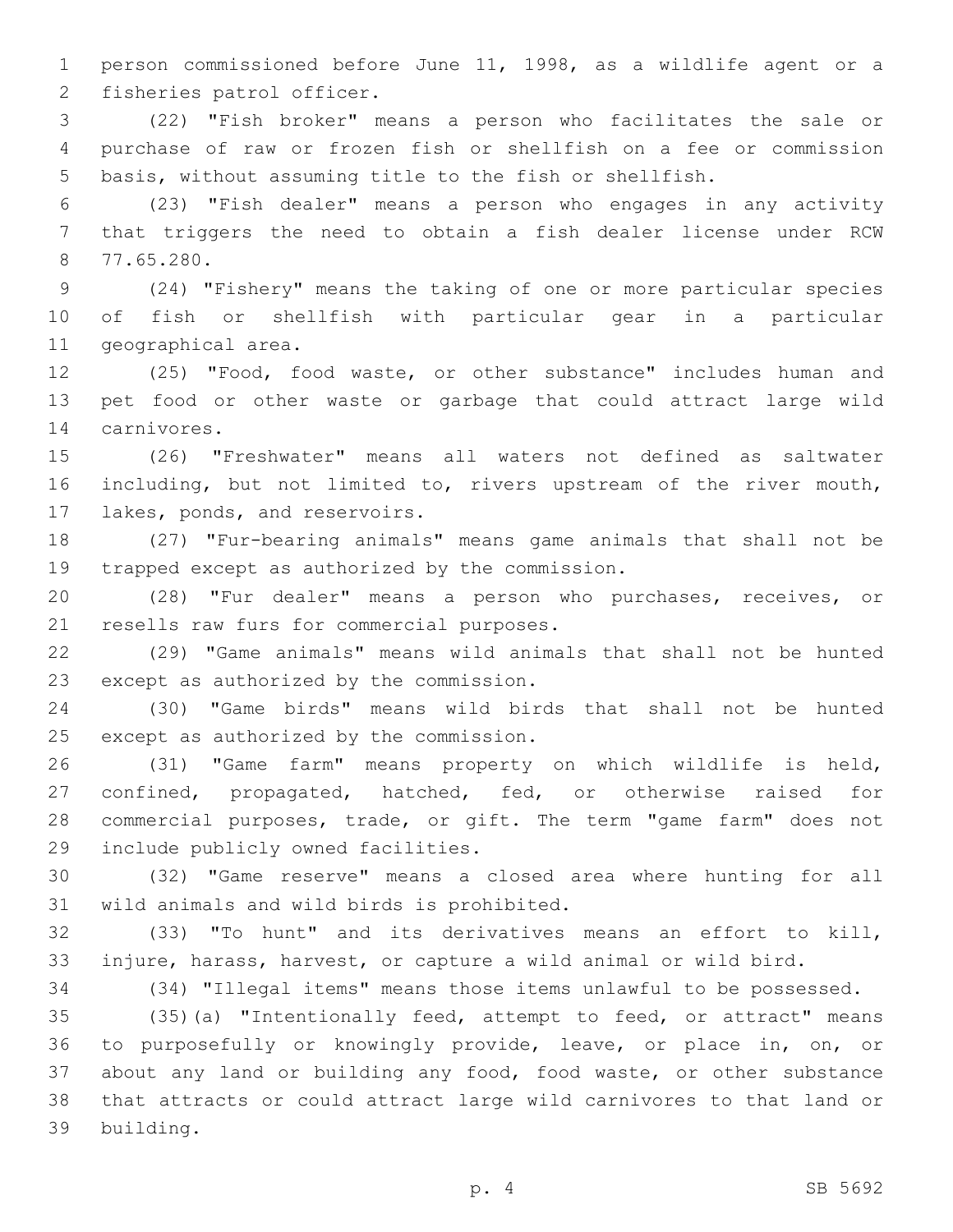(b) "Intentionally feed, attempt to feed, or attract" does not include keeping food, food waste, or other substance in an enclosed garbage receptacle or other enclosed container unless specifically directed by a fish and wildlife officer or animal control authority to secure the receptacle or container in another manner.

(36) "Large wild carnivore" includes wild bear, cougar, and wolf.

 (37) "License year" means the period of time for which a recreational license is valid. The license year begins April 1st, and 9 ends March 31st.

 (38) "Limited-entry license" means a license subject to a license limitation program established in chapter 77.70 RCW.

 (39) "Limited fish seller" means a licensed commercial fisher who sells his or her fish or shellfish to anyone other than a wholesale fish buyer thereby triggering the need to obtain a limited fish 15 seller endorsement under RCW 77.65.510.

 (40) "Money" means all currency, script, personal checks, money 17 orders, or other negotiable instruments.

18 (41) "Natural person" means a human being.

 (42)(a) "Negligently feed, attempt to feed, or attract" means to provide, leave, or place in, on, or about any land or building any food, food waste, or other substance that attracts or could attract large wild carnivores to that land or building, without the awareness that a reasonable person in the same situation would have with regard to the likelihood that the food, food waste, or other substance could attract large wild carnivores to the land or building.

 (b) "Negligently feed, attempt to feed, or attract" does not include keeping food, food waste, or other substance in an enclosed garbage receptacle or other enclosed container unless specifically directed by a fish and wildlife officer or animal control authority to secure the receptacle or container in another manner.

 (43) "Nonresident" means a person who has not fulfilled the 32 qualifications of a resident.

 (44) "Offshore waters" means marine waters of the Pacific Ocean outside the territorial boundaries of the state, including the marine 35 waters of other states and countries.

 (45) "Open season" means those times, manners of taking, and places or waters established by rule of the commission for the lawful hunting, fishing, taking, or possession of game animals, game birds, game fish, food fish, or shellfish that conform to the special restrictions or physical descriptions established by rule of the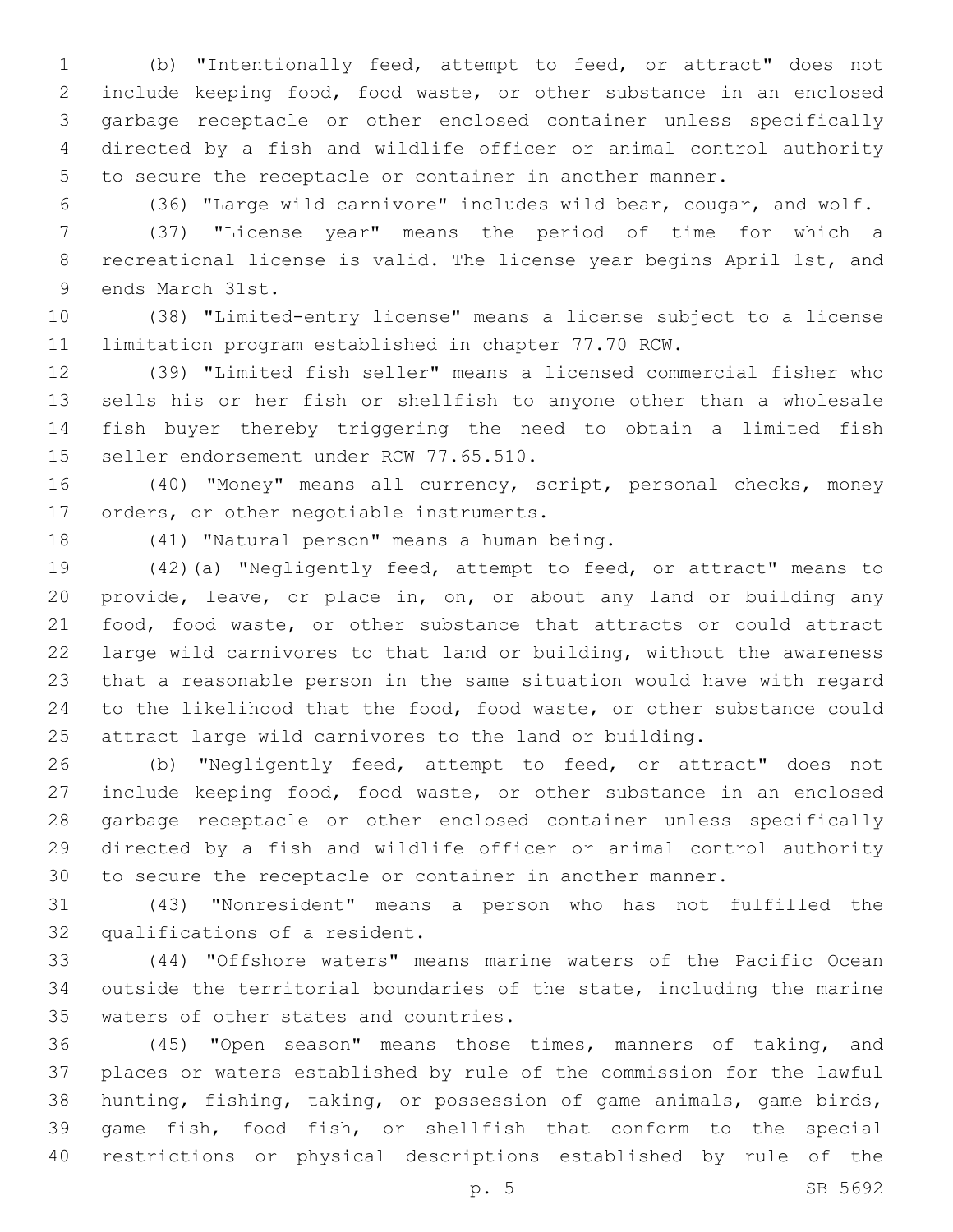commission or that have otherwise been deemed legal to hunt, fish, take, or possess by rule of the commission. "Open season" includes 3 the first and last days of the established time.

 (46) "Owner" means the person in whom is vested the ownership 5 dominion, or title of the property.

 (47) "Person" means and includes an individual; a corporation; a public or private entity or organization; a local, state, or federal agency; all business organizations, including corporations and partnerships; or a group of two or more individuals acting with a common purpose whether acting in an individual, representative, or 11 official capacity.

 (48) "Personal property" or "property" includes both corporeal and incorporeal personal property and includes, among other property, 14 contraband and money.

 (49) "Personal use" means for the private use of the individual taking the fish or shellfish and not for sale or barter.

 (50) "Predatory birds" means wild birds that may be hunted throughout the year as authorized by the commission.

 (51) "To process" and its derivatives mean preparing or 20 preserving fish, wildlife, or shellfish.

 (52) "Protected wildlife" means wildlife designated by the 22 commission that shall not be hunted or fished.

 (53) "Raffle" means an activity in which tickets bearing an individual number are sold for not more than twenty-five dollars each and in which a permit or permits are awarded to hunt or for access to hunt big game animals or wild turkeys on the basis of a drawing from the tickets by the person or persons conducting the raffle.

(54) "Resident" has the same meaning as defined in RCW 77.08.075.

 (55) "Saltwater" means those marine waters seaward of river mouths.30

 (56) "Seaweed" means marine aquatic plant species that are dependent upon the marine aquatic or tidal environment, and exist in either an attached or free floating form, and includes but is not limited to marine aquatic plants in the classes Chlorophyta, 35 Phaeophyta, and Rhodophyta.

(57) "Senior" means a person seventy years old or older.

 (58) "Shark fin" means a raw, dried, or otherwise processed 38 detached fin or tail of a shark.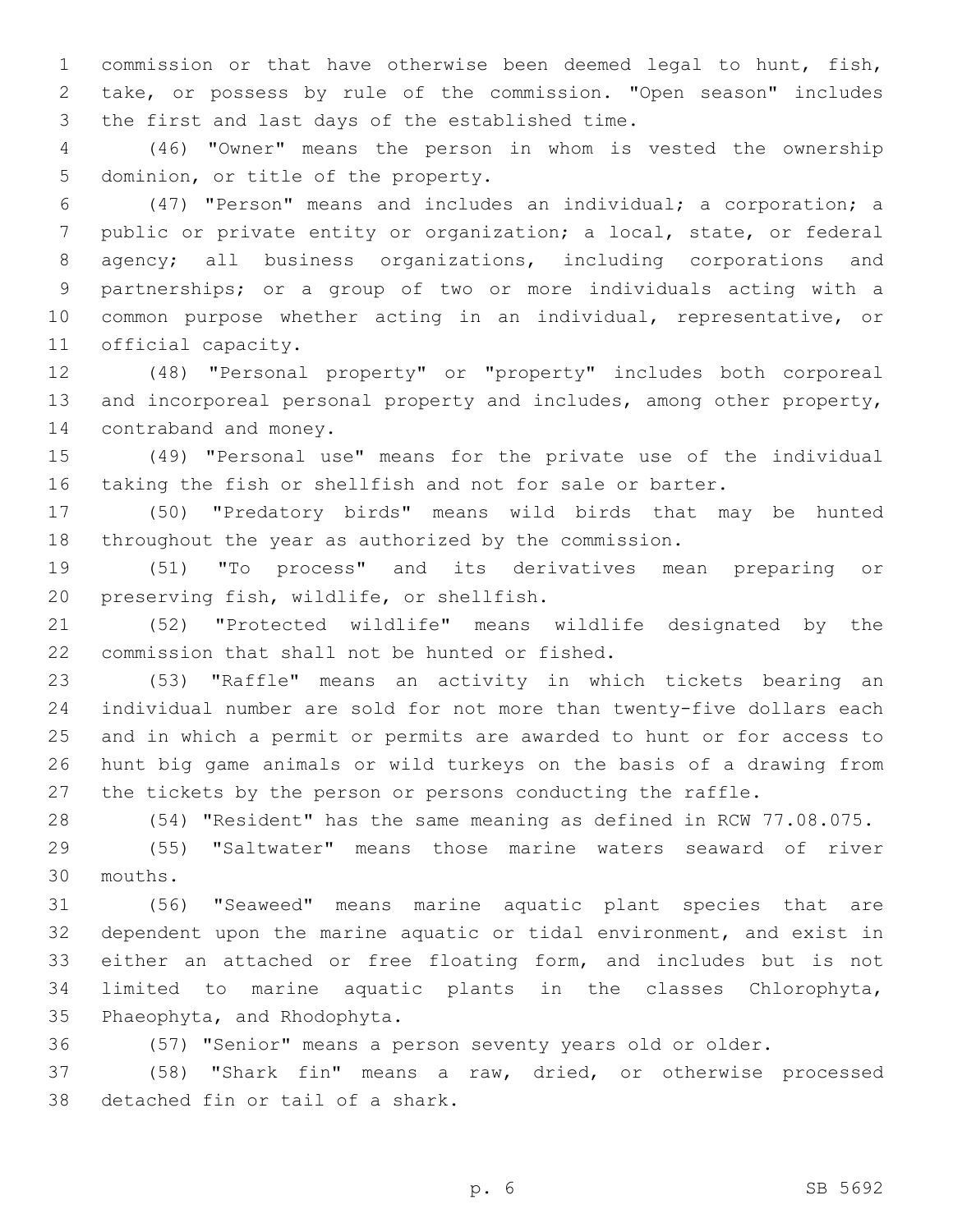(59)(a) "Shark fin derivative product" means any product intended for use by humans or animals that is derived in whole or in part from 3 shark fins or shark fin cartilage.

 (b) "Shark fin derivative product" does not include a drug approved by the United States food and drug administration and available by prescription only or medical device or vaccine approved 7 by the United States food and drug administration.

 (60) "Shellfish" means those species of marine and freshwater invertebrates that have been classified and that shall not be taken or possessed except as authorized by rule of the commission. The term "shellfish" includes all stages of development and the bodily parts 12 of shellfish species.

 (61) "State waters" means all marine waters and fresh waters within ordinary high water lines and within the territorial 15 boundaries of the state.

 (62) "To take" and its derivatives means to kill, injure, harvest, or capture a fish, shellfish, wild animal, bird, or seaweed.

 (63) "Taxidermist" means a person who, for commercial purposes, creates lifelike representations of fish and wildlife using fish and 20 wildlife parts and various supporting structures.

 (64) "Trafficking" means offering, attempting to engage, or engaging in sale, barter, or purchase of fish, shellfish, wildlife, 23 or deleterious exotic wildlife.

 (65) "To trap" and its derivatives means a method of hunting using devices to capture wild animals or wild birds.

 (66) "Unclaimed" means that no owner of the property has been identified or has requested, in writing, the release of the property to themselves nor has the owner of the property designated an individual to receive the property or paid the required postage to 30 effect delivery of the property.

 (67) "Unclassified wildlife" means wildlife existing in Washington in a wild state that have not been classified as big game, game animals, game birds, predatory birds, protected wildlife, endangered wildlife, or deleterious exotic wildlife.

 (68) "To waste" or "to be wasted" means to allow any edible portion of any game bird, food fish, game fish, shellfish, or big game animal other than cougar to be rendered unfit for human consumption, or to fail to retrieve edible portions of such a game bird, food fish, game fish, shellfish, or big game animal other than cougar from the field. For purposes of this chapter, edible portions

p. 7 SB 5692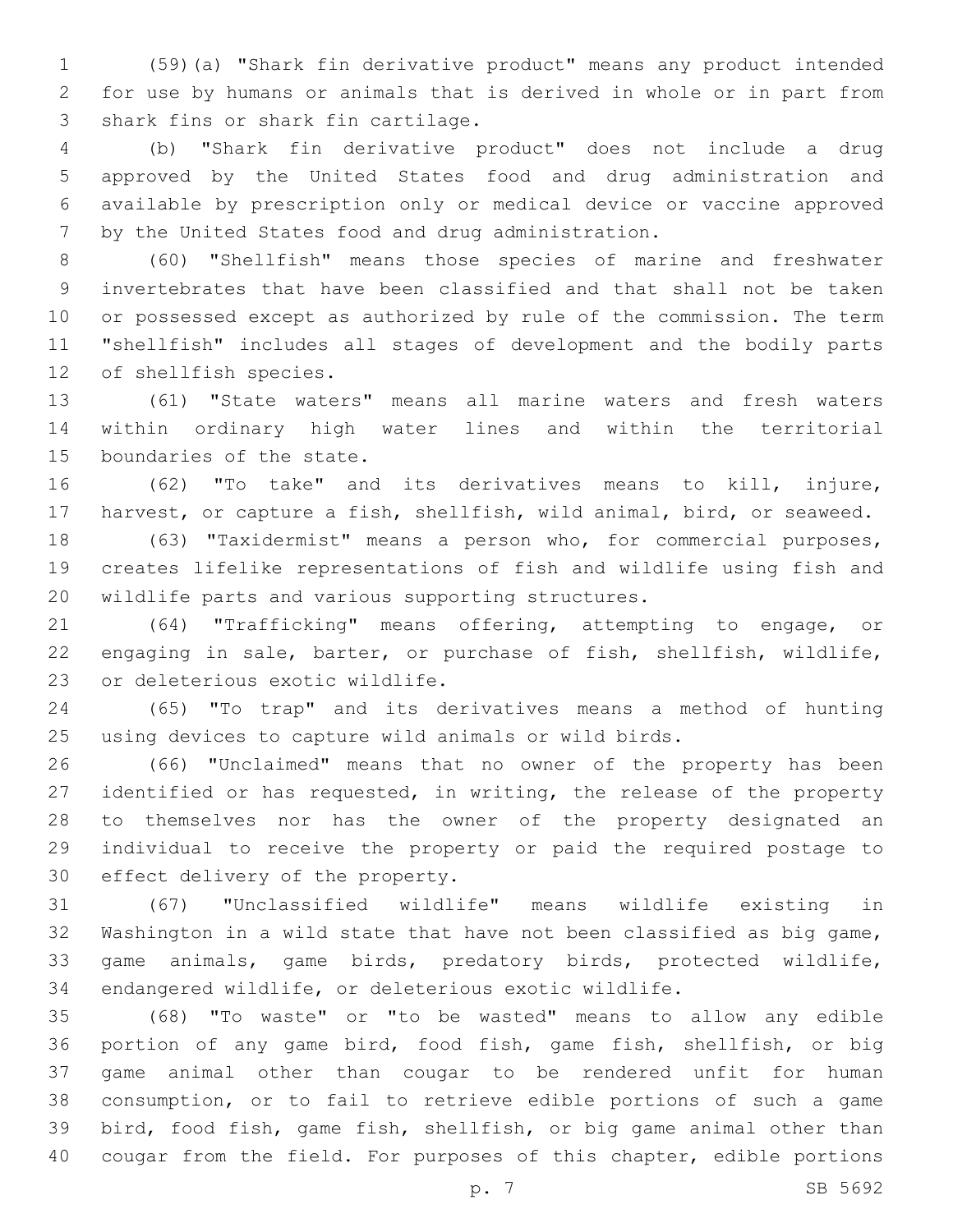of game birds must include, at a minimum, the breast meat of those birds. Entrails, including the heart and liver, of any wildlife 3 species are not considered edible.

 (69) "Wholesale fish buyer" means a person who engages in any fish buying or selling activity that triggers the need to obtain a wholesale fish buyer endorsement under RCW 77.65.340.

 (70) "Wild animals" means those species of the class Mammalia whose members exist in Washington in a wild state. The term "wild animal" does not include feral domestic mammals or old world rats and 10 mice of the family Muridae of the order Rodentia.

 (71) "Wild birds" means those species of the class Aves whose 12 members exist in Washington in a wild state.

 (72) "Wildlife" means all species of the animal kingdom whose members exist in Washington in a wild state. This includes but is not limited to mammals, birds, reptiles, amphibians, fish, and invertebrates. The term "wildlife" does not include feral domestic mammals, old world rats and mice of the family Muridae of the order Rodentia, or those fish, shellfish, and marine invertebrates classified as food fish or shellfish by the director. The term "wildlife" includes all stages of development and the bodily parts of 21 wildlife members.

 (73) "Wildlife meat cutter" means a person who packs, cuts, processes, or stores wildlife for consumption for another for 24 commercial purposes.

25 (74) "Youth" means a person ((fifteen years old for fishing and)) 26 under sixteen years old for fishing and hunting.

 **Sec. 2.** RCW 77.12.810 and 1998 c 191 s 30 are each amended to read as follows:28

29 ((As provided in RCW 77.32.440, a portion)) Four percent of the revenue received from the sale of each small game hunting license fee shall be deposited in the eastern Washington pheasant enhancement 32 account created in RCW 77.12.820.

 **Sec. 3.** RCW 77.32.070 and 2008 c 244 s 1 are each amended to 34 read as follows:

 (1) Applicants for a license, permit, tag, or stamp shall furnish the information required by the director. However, the director may not require the purchaser of a razor clam license under RCW 77.32.520 to provide any personal information except for proof of residency.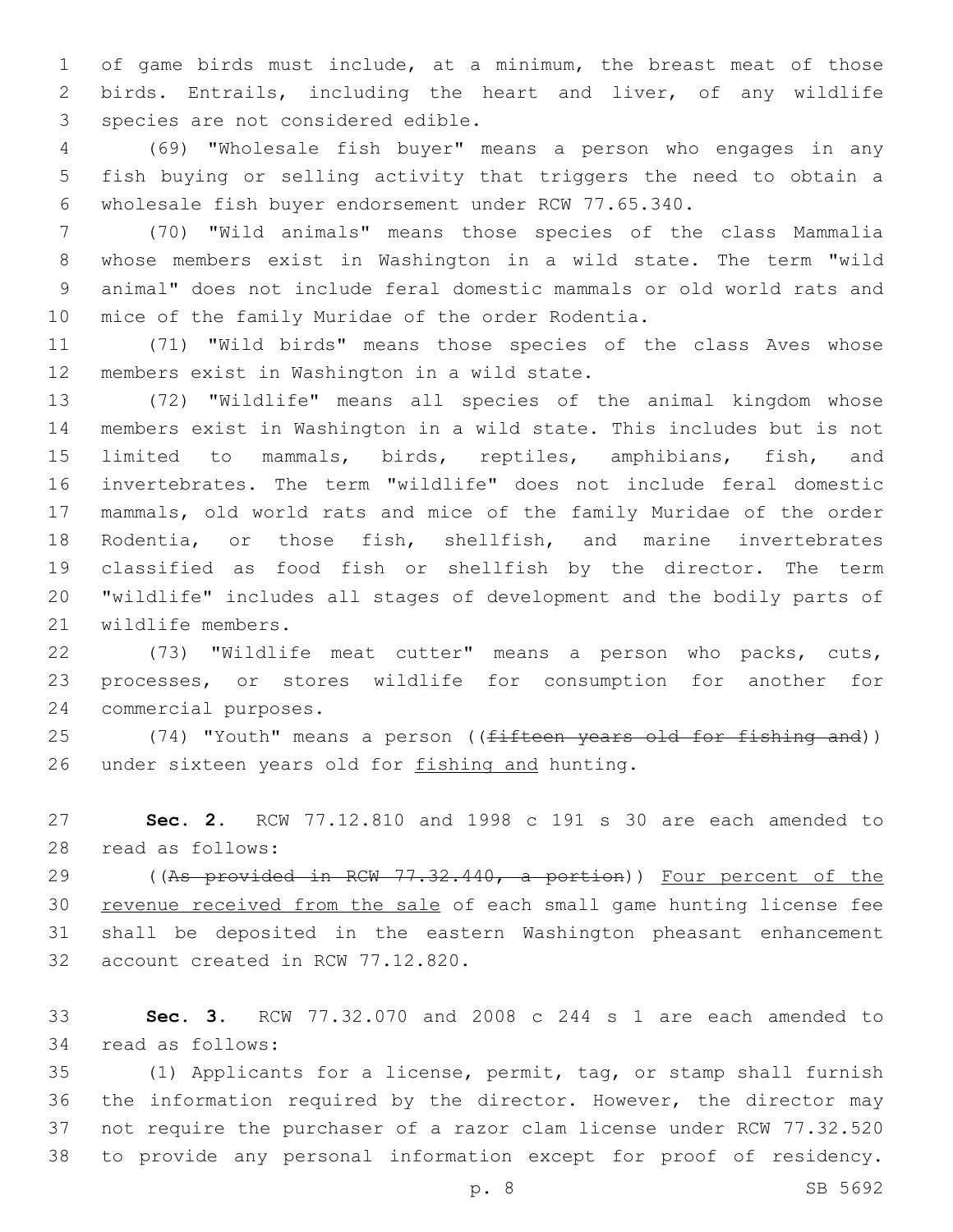The commission may adopt rules requiring licensees or permittees to keep records and make reports concerning the taking of or effort to harvest fish, shellfish, and wildlife. The reporting requirement may be waived where, for any reason, the department is not able to receive the report. The department must provide reasonable options for a licensee to submit information to a live operator prior to the 7 reporting deadline.

8 (2)(a) The commission may, by rule, set an administrative penalty for failure to comply with rules requiring the reporting of taking or effort to harvest wildlife. The commission may also adopt rules 11 requiring hunters who have not reported ((for the previous license 12 year)) to complete a report and pay the assessed administrative 13 penalty before a new hunting license is issued.

 (((a) The total administrative penalty per hunter set by the 15 commission must not exceed ten dollars.))

 (b) By December 31st of each year, the department shall report 17 the rate of hunter compliance with the harvest reporting requirement, the administrative penalty imposed for failing to report, and the amount of administrative penalties collected during that year to the appropriate fiscal and policy committees of the senate and house of 21 representatives.

 (3)(a) The commission may, by rule, set an administrative penalty for failure to comply with rules requiring the reporting of data from catch record cards officially endorsed for Puget Sound Dungeness crab. The commission may also adopt rules requiring fishers who possessed a catch record card officially endorsed for Puget Sound 27 Dungeness crab and who have not reported ((for the previous license 28 year)) to complete a report and pay the assessed administrative penalty before a new catch record card officially endorsed for Puget 30 Sound Dungeness crab is issued.

 (((a) The total administrative penalty per fisher set by the 32 commission must not exceed ten dollars.))

 (b) By December 31st of each year, the department shall report the rate of fisher compliance with the Puget Sound Dungeness crab catch record card reporting requirement, the administrative penalty imposed for failing to report, and the amount of administrative penalties collected during that year to the appropriate fiscal and policy committees of the senate and house of representatives.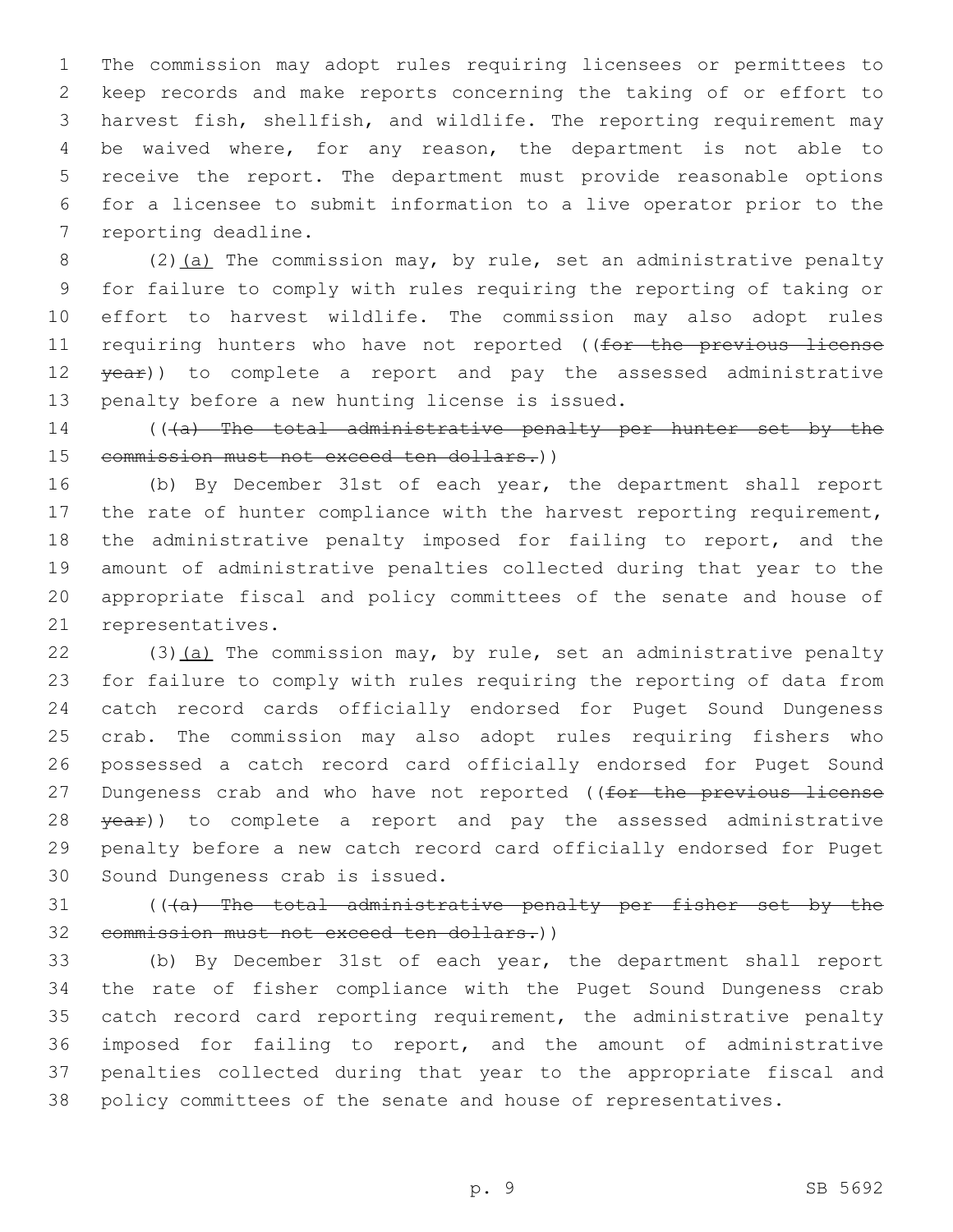(4) Fees for recreational fishing are specified in section 17 of this act and fees for hunting are specified in section 18 of this act.

 **Sec. 4.** RCW 77.32.155 and 2017 c 255 s 1 are each amended to 5 read as follows:

 (1)(a) When purchasing any hunting license, persons under the age of eighteen shall present certification of completion of a course of 8 instruction of at least ten hours in the safe handling of firearms, safety, conservation, and sporting/hunting behavior. All persons purchasing any hunting license for the first time, if born after 11 January 1, 1972, shall present such certification.

 (b)(i) The director may establish a program for training persons in the safe handling of firearms, conservation, and sporting/hunting behavior and shall prescribe the type of instruction and the qualifications of the instructors. The director shall, as part of establishing the training program, exempt the following individuals from the firearms skills portion of any instruction course completed 18 over the internet:

19 (A) Members of the United States military;

 (B) Current or retired general authority Washington peace 21 officers as defined in RCW 10.93.020;

 (C) Current or retired limited authority Washington peace officers as defined in RCW 10.93.020, if the officer is or was duly 24 authorized by his or her employer to carry a concealed pistol;

 (D) Current or retired specially commissioned Washington peace officers as defined in RCW 10.93.020, if the officer is or was duly authorized by his or her commissioning agency to carry a concealed 28 pistol; and

 (E) Current or retired Washington peace officers as defined in RCW 43.101.010 who have met the requirements of RCW 43.101.095 or 43.101.157 and whose certification is in good standing or has not 32 been revoked.

 (ii) The director may cooperate with the national rifle association, organized sports/outdoor enthusiasts' groups, or other public or private organizations when establishing the training 36 program.

 (c) Upon the successful completion of a course established under this section, the trainee shall receive a hunter education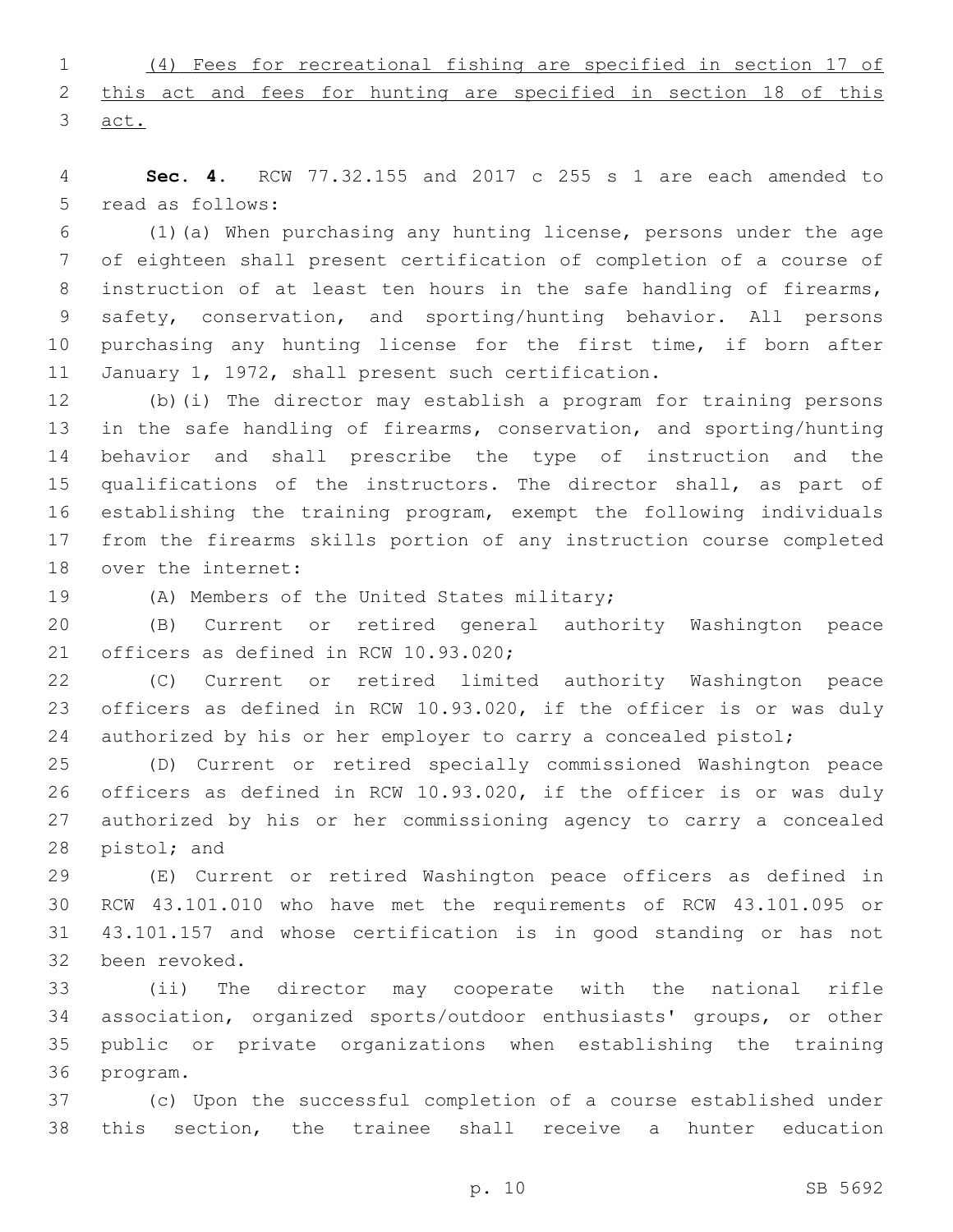certificate signed by an authorized instructor. The certificate is 2 evidence of compliance with this section.

 (d) The director may accept certificates from other states that persons have successfully completed firearm safety, hunter education, or similar courses as evidence of compliance with this section.

 (2)(a) The director may authorize a once in a lifetime, one license year deferral of hunter education training for individuals who are accompanied, while hunting, by a nondeferred Washington-9 licensed hunter who ((has held a Washington hunting license for the 10 prior three years and)) is over eighteen years of age. The commission shall adopt rules for the administration of this subsection to avoid 12 potential fraud and abuse.

13 (b) The director is authorized to collect an application fee( $(\tau$ 14 not to exceed twenty dollars,)) for obtaining the once in a lifetime, one license year deferral of hunter education training from the department. This fee must be deposited into the fish and wildlife enforcement reward account and must be used exclusively to administer 18 the deferral program created in this subsection.

 (c) For the purposes of this subsection, "accompanied" means to go along with another person while staying within a range of the other person that permits continual unaided visual and auditory 22 communication.

 (3) To encourage the participation of an adequate number of instructors for the training program, the commission shall develop nonmonetary incentives available to individuals who commit to serving as an instructor. The incentives may include additional hunting 27 opportunities for instructors.

 (4) The commission is authorized to adopt rules to offer a one-29 time discount of up to twenty dollars on a hunting license purchase to first-time resident hunters who have completed the Washington hunter education training program.

 **Sec. 5.** RCW 77.32.350 and 2011 c 339 s 7 are each amended to 33 read as follows:

 In addition to a small game hunting license, a supplemental migratory bird permit is required to hunt for migratory birds.

 ((A)) The migratory bird permit is required for all persons 37 sixteen years of age or older ((to hunt migratory birds. The fee for 38 the permit for hunters is fifteen dollars for residents and nonresidents)). Furthermore, a migratory bird authorization is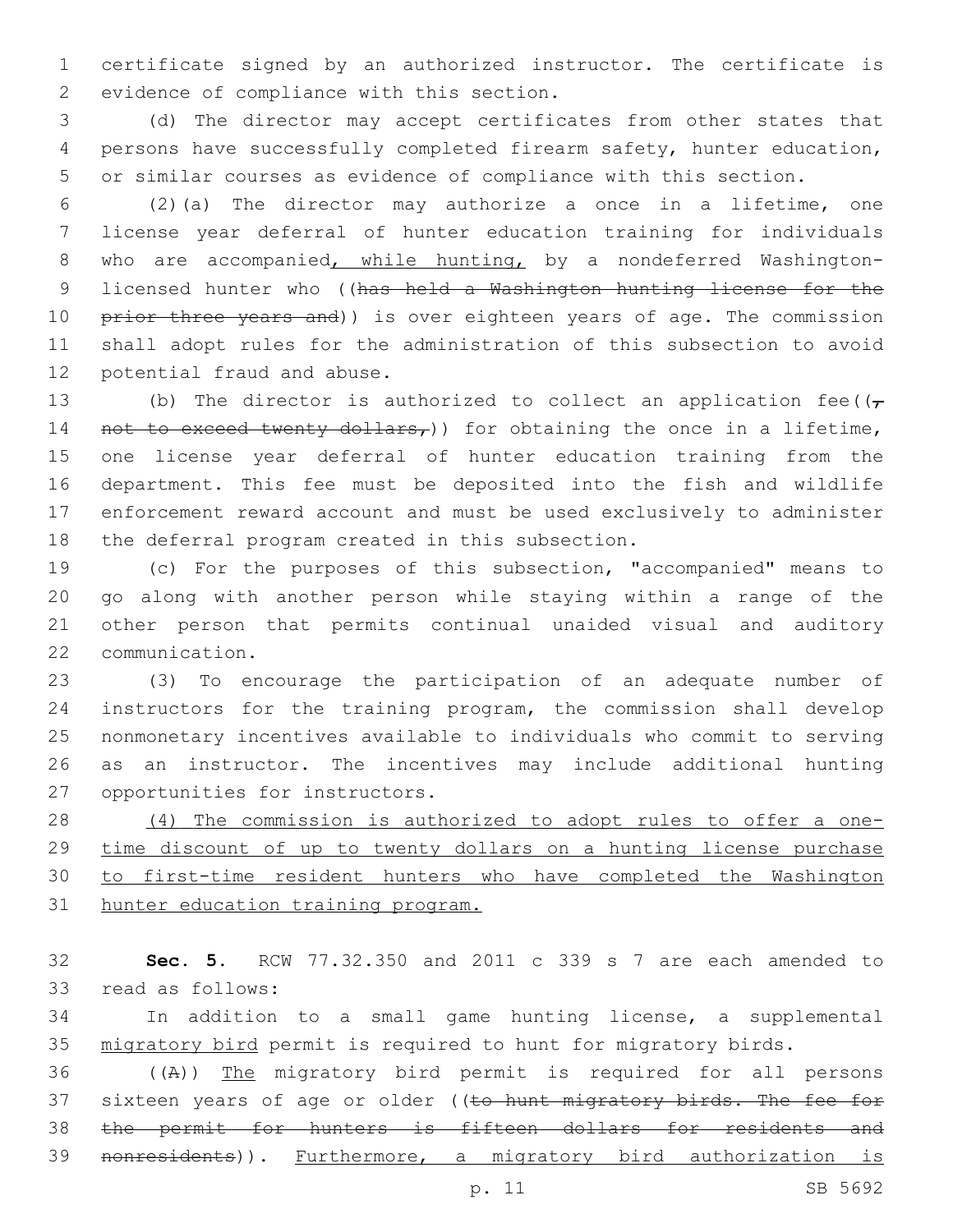1 required for all persons to hunt band-tailed pigeon, brant, sea duck,

2 snow goose, and southwest Canada goose.

3 **Sec. 6.** RCW 77.32.370 and 2011 c 339 s 8 are each amended to 4 read as follows:

5 (1) A special hunting season permit is required to hunt in each 6 special season.

7 (2) Persons may apply for special hunting season permits as 8 provided by rule of the commission.

9 (3) ((The)) Persons may apply for multiple season hunting season 10 permits as provided by rule of the commission.

11 (4) Persons may apply for special hunting "quality" permits as 12 provided by rule of the commission. The commission designates as 13 "quality" hunts those that allow the harvest of buck deer, bull elk, 14 or allow the harvest of male big game species that are only available 15 for hunting by a special hunting permit. The commission may authorize 16 a special hunting permit for goat, sheep, moose, or other big game 17 species not specified.

18 (5) An application fee is required to enter a drawing for ((a 19 special hunting season permit or authorization is:

20 (a) Six dollars for residents, or one hundred dollars for 21 nonresidents, for the permits in categories designated by the 22 commission for deer or elk, female big game, or for small game;

23 (b) Twelve dollars for residents, or one hundred dollars for 24 nonresidents, for the permits that the commission designates as 25 "quality" hunts that allow the harvest of buck deer, bull elk, or 26 allow the harvest of male big game species that are only available 27 for hunting by special permit;

28 (c) Twelve dollars for residents and nonresidents to apply for 29 special authorizations to hunt for migratory birds; and

30 (d) Three dollars for youth for any special hunt drawing or 31 special authorization)) all permits in this section.

32 **Sec. 7.** RCW 77.32.430 and 2018 c 190 s 1 are each amended to 33 read as follows:

 (1) Catch record card information is necessary for proper management of the state's food fish and game fish species and shellfish resources. Catch record card administration shall be under rules adopted by the commission. Except as provided in this section, there is no charge for an initial catch record card. Each subsequent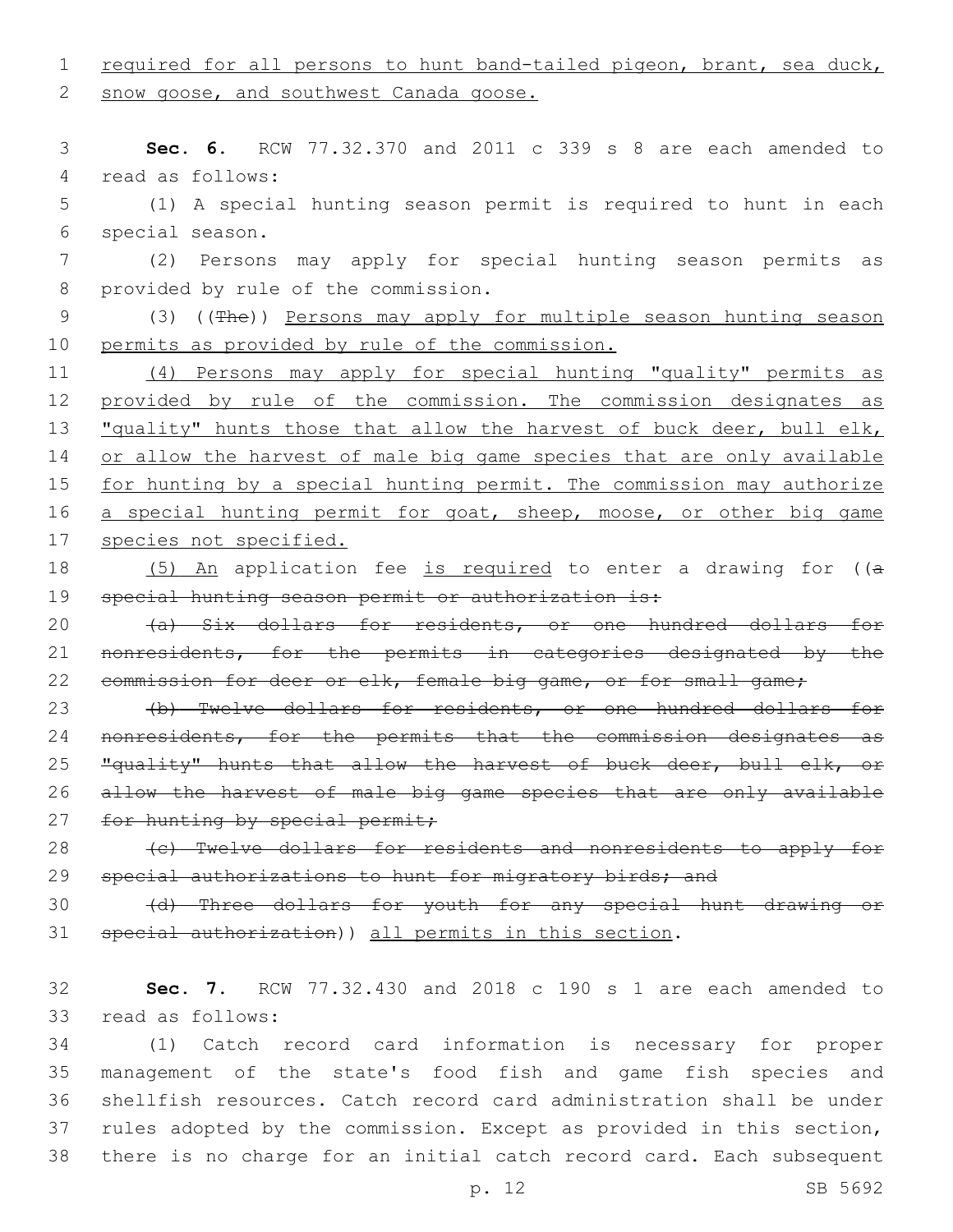1 or duplicate catch record card ((costs eleven dollars)) is subject to 2 a fee.

 (2) A license to take and possess Dungeness crab is only valid in Puget Sound waters east of the Bonilla-Tatoosh line if the fisher has in possession a valid catch record card officially endorsed for Dungeness crab. ((The endorsement shall cost no more than seven dollars and fifty cents when purchased for a personal use saltwater, 8 combination, or shellfish and seaweed license. The endorsement shall 9 cost no more than three dollars when purchased for a temporary 10 combination fishing license authorized under RCW 77.32.470(3)(a).))

 (3) Catch record cards issued with affixed temporary short-term 12 charter stamp licenses are neither subject to the ((ten-dollar 13 eharge)) fee nor to the Dungeness crab endorsement fee provided for in this section. Charter boat or guide operators issuing temporary short-term charter stamp licenses shall affix the stamp to each catch record card issued before fishing commences. Catch record cards issued with a temporary short-term charter stamp are valid for one 18 day.

19 (4) A catch record card for halibut ((may not cost more than five 20 dollars)) is subject to a fee when purchased with an annual saltwater or combination fishing license and must be provided at no cost for 22 those who purchase a one-day temporary ((saltwater)) combination fishing license or one-day temporary charter stamp.

 (5) The department shall include provisions for recording marked and unmarked salmon in catch record cards issued after March 31, 2004.

 (6)(a) The funds received from the sale of catch record cards, catch card penalty fees, and the Dungeness crab endorsement must be deposited into the state wildlife account created in RCW 77.12.170.

 (i)(A) ((One dollar of the funds)) Twelve percent of the revenue received from the sale of each Dungeness crab endorsement must be used for the removal and disposal of derelict shellfish gear either directly by the department or under contract with a third party. The department is required to maintain a separate accounting of these funds and provide an annual report to the commission and the 36 legislature by January 1st of every year.

 (B) The remaining portion of the funds received from the sale of each Dungeness crab endorsement must be used for education, sampling, monitoring, and management of catch associated with the Dungeness 40 crab recreational fisheries.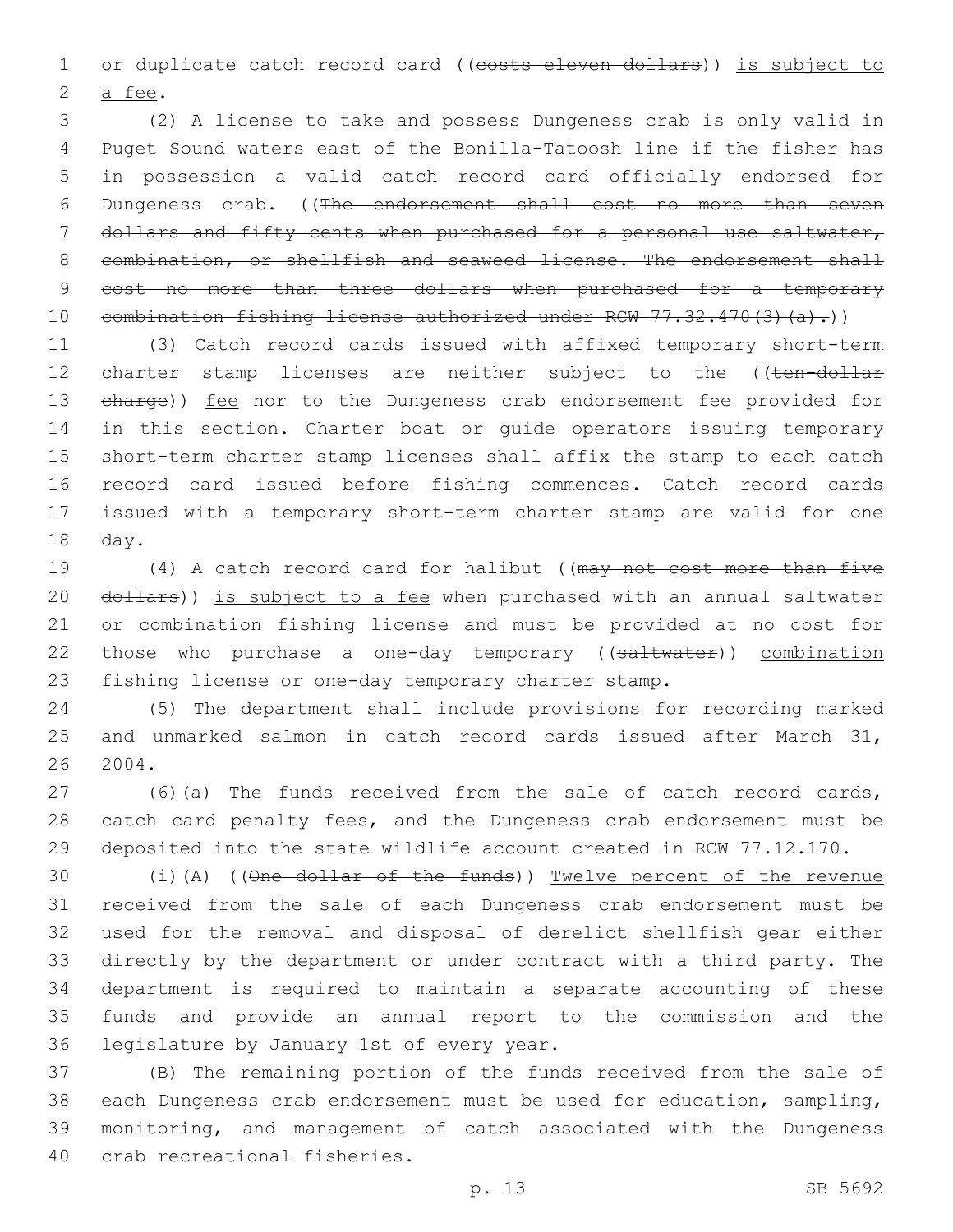(ii) Funds received from the sale of halibut catch record cards must be used for monitoring and management of recreational halibut fisheries, including expanding opportunities for recreational 4 anglers.

 (b) Moneys allocated under this section shall supplement and not supplant other federal, state, and local funds used for Dungeness 7 crab recreational fisheries management.

 **Sec. 8.** RCW 77.32.440 and 1999 c 235 s 2 are each amended to 9 read as follows:

 (((1) The commission shall adopt rules to continue funding 11 eurrent)) Enhancement programs ((at levels equal to the participation 12 of licensees in each of the individual enhancement programs. All 13 enhancement funding will continue to be deposited directly into the 14 individual accounts created for each enhancement.

 (2) In implementing subsection (1) of this section with regard to warm water game fish, the department shall deposit in the warm water 17 game fish account the sum of one million two hundred fifty thousand dollars each fiscal year during the fiscal years 1999 and 2000, based 19 on two hundred fifty thousand warm water anglers. Beginning in fiscal 20 year 2001, and each year thereafter, the deposit to the warm water game fish account established in this subsection shall be adjusted annually to reflect the actual numbers of license holders fishing for warm water game fish based on an annual survey of licensed anglers 24 from the previous year conducted by the department beginning with the 25 April 1, 1999, to March 31, 2000, license year survey)) receive 26 revenue using a percentage rate applied to the fee of each eligible license and deposited within each dedicated account as follows:

 (1) Five percent of all freshwater and combination fishing 29 licenses, including temporary combination fishing licenses, must be deposited in the warm water game fish account created in RCW 77.44.050;

 (2) Eleven percent of all saltwater and combination fishing licenses, including temporary combination fishing licenses, must be deposited in the recreational fisheries enhancement account created in RCW 77.105.150;

 (3) Two percent of all saltwater, freshwater, and combination fishing licenses, including temporary combination fishing licenses, must be deposited in the regional fisheries enhancement group account created in RCW 77.95.090; and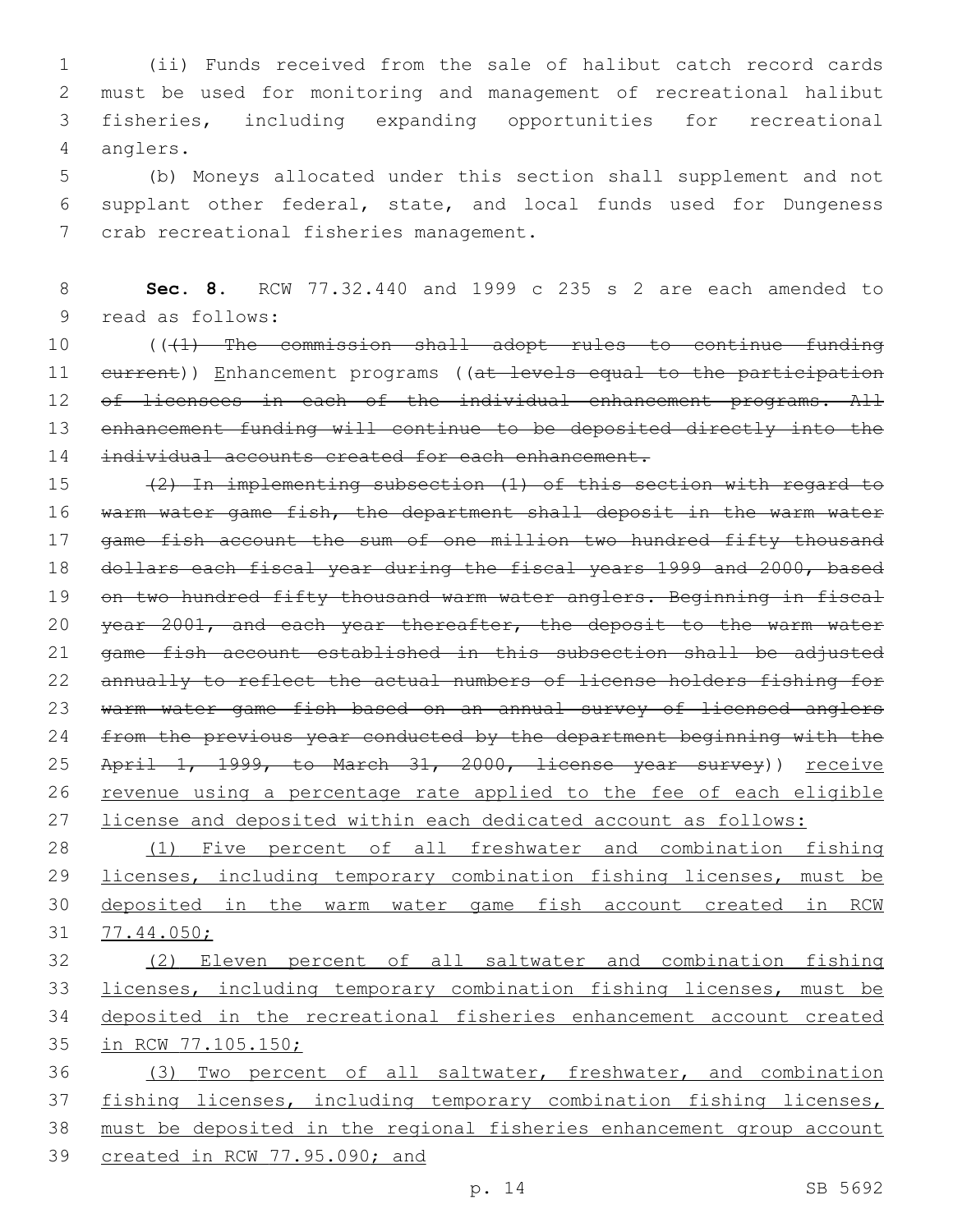| $1 \qquad \qquad$ |                                                                        |  |  |  | (4) One percent of all saltwater and combination fishing |  |
|-------------------|------------------------------------------------------------------------|--|--|--|----------------------------------------------------------|--|
|                   | 2 licenses, including temporary combination fishing licenses, must be  |  |  |  |                                                          |  |
|                   | 3 deposited in the rockfish research account created in RCW 77.12.702. |  |  |  |                                                          |  |

4 **Sec. 9.** RCW 77.32.450 and 2011 c 339 s 10 are each amended to 5 read as follows:

 (1) A big game hunting license is required to hunt for big game. A big game license allows the holder to hunt for forest grouse, unclassified wildlife, and the individual species identified within a specific big game combination license package. Each big game license includes one transport tag for each species purchased in that package. A hunter may not purchase more than one license for each big 12 game species except as authorized by rule of the commission. ((The 13 fees for annual big game combination packages are as follows:

14 (a) Big game number 1: Deer, elk, bear, and cougar. The fee for 15 this license is eighty-five dollars for residents, seven hundred 16 eighty dollars for nonresidents, and forty dollars for youth.

17 (b) Big game number 2: Deer and elk. The fee for this license is 18 seventy-five dollars for residents, six hundred seventy dollars for 19 nonresidents, and thirty-five dollars for youth.

20 (c) Big game number 3: Deer. The fee for this license is thirty-21 nine dollars for residents, three hundred ninety-three dollars for 22 nonresidents, and eighteen dollars for youth.

23 (d) Big game number 4: Elk. The fee for this license is forty-24 four dollars for residents, four hundred fifty dollars for 25 nonresidents, and eighteen dollars for youth.

26 (e) Big game number 5: Bear. The fee for this license is twenty 27 dollars for residents, two hundred dollars for nonresidents, and ten 28 dollars for youth.

29 (f) Big game number 6: Cougar. The fee for this license is twenty 30 dollars for residents, two hundred dollars for nonresidents, and ten 31 dollars for youth.

 $\frac{1}{2}$  (2) In the event that the commission authorizes a two animal big 33 game limit, the fees for the second animal are as follows:

34 (a) Elk: The fee is sixty dollars for residents, three hundred 35 fifty dollars for nonresidents, and twenty dollars for youth.

36 (b) Deer: The fee is sixty dollars for residents, two hundred 37 fifty dollars for nonresidents, and twenty dollars for youth.

 $(3)$   $(3)$ ))  $(2)$  In the event that the commission authorizes a special 39 hunt permit ((hunt)) for goat, sheep, moose, or other big game

p. 15 SB 5692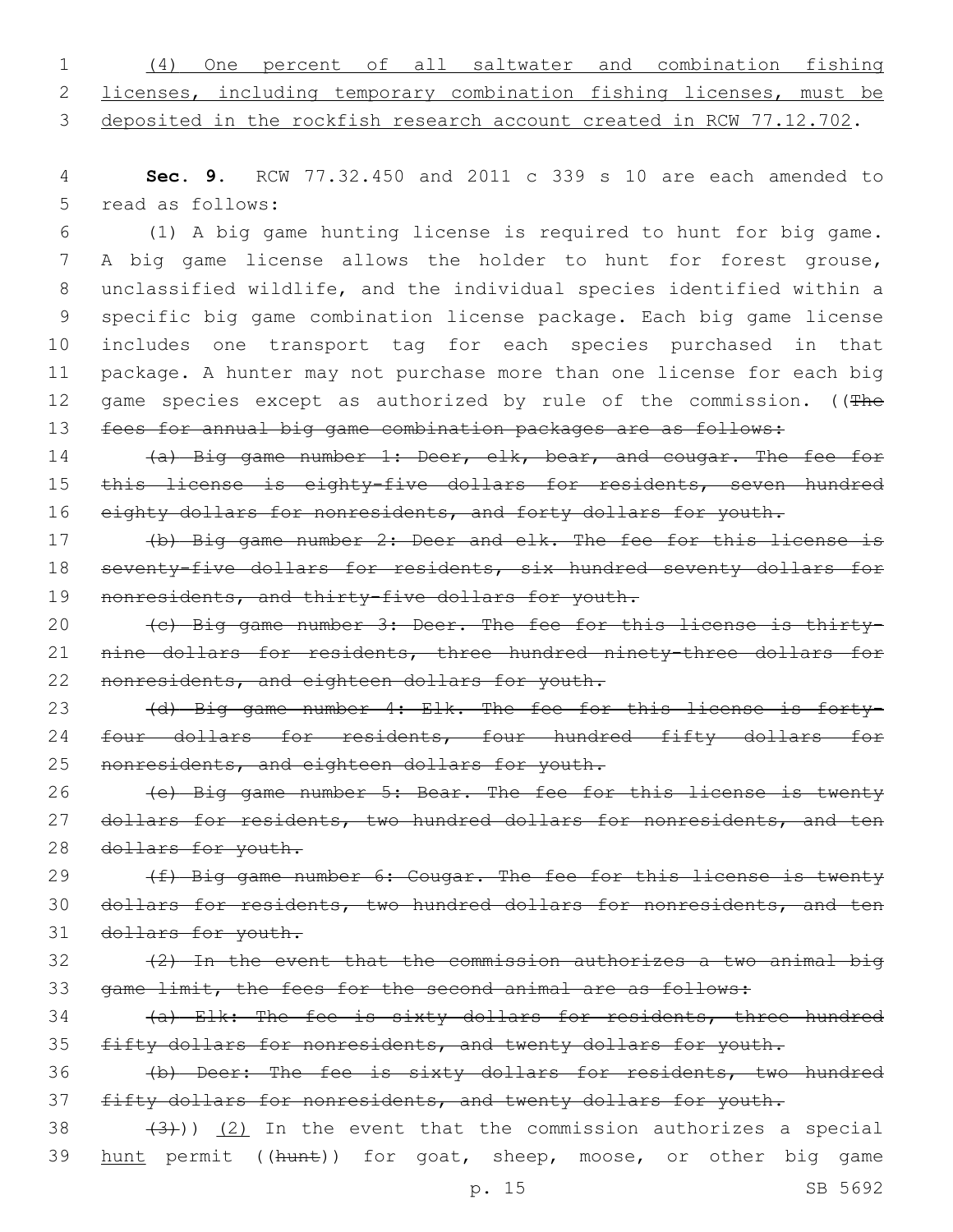1 species not specified ((the permit fees are three hundred dollars for 2 residents, one thousand five hundred dollars for nonresidents, and 3 fifty dollars for youth)), a license is required and is subject to a 4 fee.

5 (((4))) (3) Multiple season big game ((permit)) tag: The 6 commission may, by rule, offer permits for hunters to hunt deer or 7 elk during more than one general season. Only one deer or elk may be 8 harvested annually under a multiple season big game ((permit)) tag. 9 ((The fee is one hundred sixty-five dollars.

10  $(4)$  Authorization to hunt the species set out under 11 subsection  $((+3+))$   $(2)$  of this section is by special permit issued 12 under RCW 77.32.370.

 (5) A hunt Washington license for residents contains a combination license with deer, elk, bear, cougar, a small game license identified in RCW 77.32.460(1), a migratory bird permit identified in RCW 77.32.350, a migratory bird authorization 17 identified in RCW 77.32.350, and two turkey tags identified in RCW 77.32.460(2).

19 **Sec. 10.** RCW 77.32.460 and 2011 c 339 s 11 are each amended to 20 read as follows:

21 (1) A small game hunting license is required to hunt for all 22 classified wild animals and wild birds, except big game. A small game 23 license also allows the holder to hunt for unclassified wildlife.

24 (((a) The fee for this license is thirty-five dollars for 25 residents, one hundred sixty-five dollars for nonresidents, and 26 fifteen dollars for youth.

27 (b) The fee for this license if purchased at the same time as a 28 big game combination license package is twenty dollars for residents, 29 eighty-eight dollars for nonresidents, and eight dollars for youth.

30 (c) The fee for a three-consecutive-day small game license is 31 sixty dollars for nonresidents.))

 $32$  (2)(a) In addition to a small game license, a turkey tag is 33 required to hunt for turkey.

34 (((a) The fee for a primary turkey tag is fourteen dollars for 35 residents and forty dollars for nonresidents. A primary turkey tag 36 will, on request, be issued to the purchaser of a youth small game 37 <del>license at no charge.</del>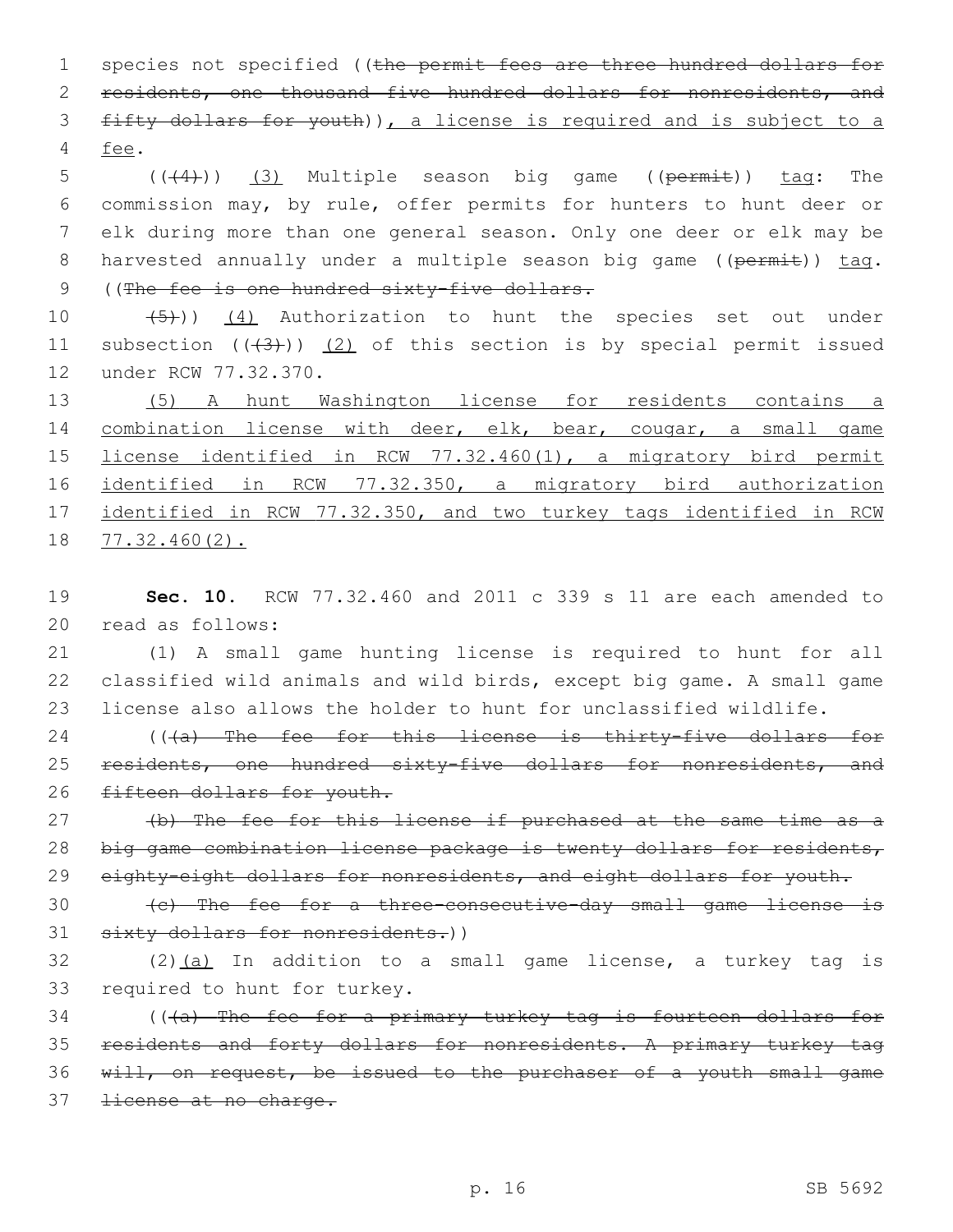1 (b) The fee for each additional turkey tag is fourteen dollars 2 for residents, sixty dollars for nonresidents, and ten dollars for 3 youth.

4 (e)) (b) All moneys received from turkey tags must be deposited in the state wildlife account. One-third of the moneys received from turkey tags must be appropriated solely for the purposes of turkey management. An additional one-third of the moneys received from turkey tags must be appropriated solely for upland game bird management. Moneys received from turkey tags may not supplant 10 existing funds provided for these purposes.

11 (3) A hunt Washington birds license for residents contains a 12 small game license identified in subsection (1) of this section, a 13 migratory bird permit identified in RCW 77.32.350, a migratory bird 14 authorization identified in RCW 77.32.350, and two turkey tags 15 identified in subsection (2) of this section.

16 **Sec. 11.** RCW 77.32.470 and 2011 c 339 s 12 are each amended to 17 read as follows:

18 (1) A personal use saltwater, freshwater, combination, or 19 temporary((<del>, or family fishing weekend</del>)) license is required for all 20 persons ((fifteen)) sixteen years of age or older to fish for or 21 possess fish taken for personal use from state waters or offshore 22 waters.

23 (((2) The fees for annual personal use saltwater, freshwater, or 24 combination licenses are as follows:))

25 (a) A combination license allows the holder to fish for or 26 possess fish, shellfish, and seaweed from state waters or offshore 27 waters. ((The fee for this license is forty-five dollars for 28 residents, one hundred eight dollars for nonresidents, and five 29 dollars for youth. There is an additional fifty-cent surcharge for 30 this license, to be deposited in the rockfish research account 31 created in RCW 77.12.702.))

32 (b) A saltwater license allows the holder to fish for or possess 33 fish taken from saltwater areas. ((The fee for this license is 34 twenty-five dollars for residents, fifty-two dollars for 35 nonresidents, and five dollars for resident seniors. There is an 36 additional fifty-cent surcharge for this license, to be deposited in 37 the rockfish research account created in RCW 77.12.702.))

38 (c) A freshwater license allows the holder to fish for, take, or 39 possess food fish or game fish species in all freshwater areas. ((The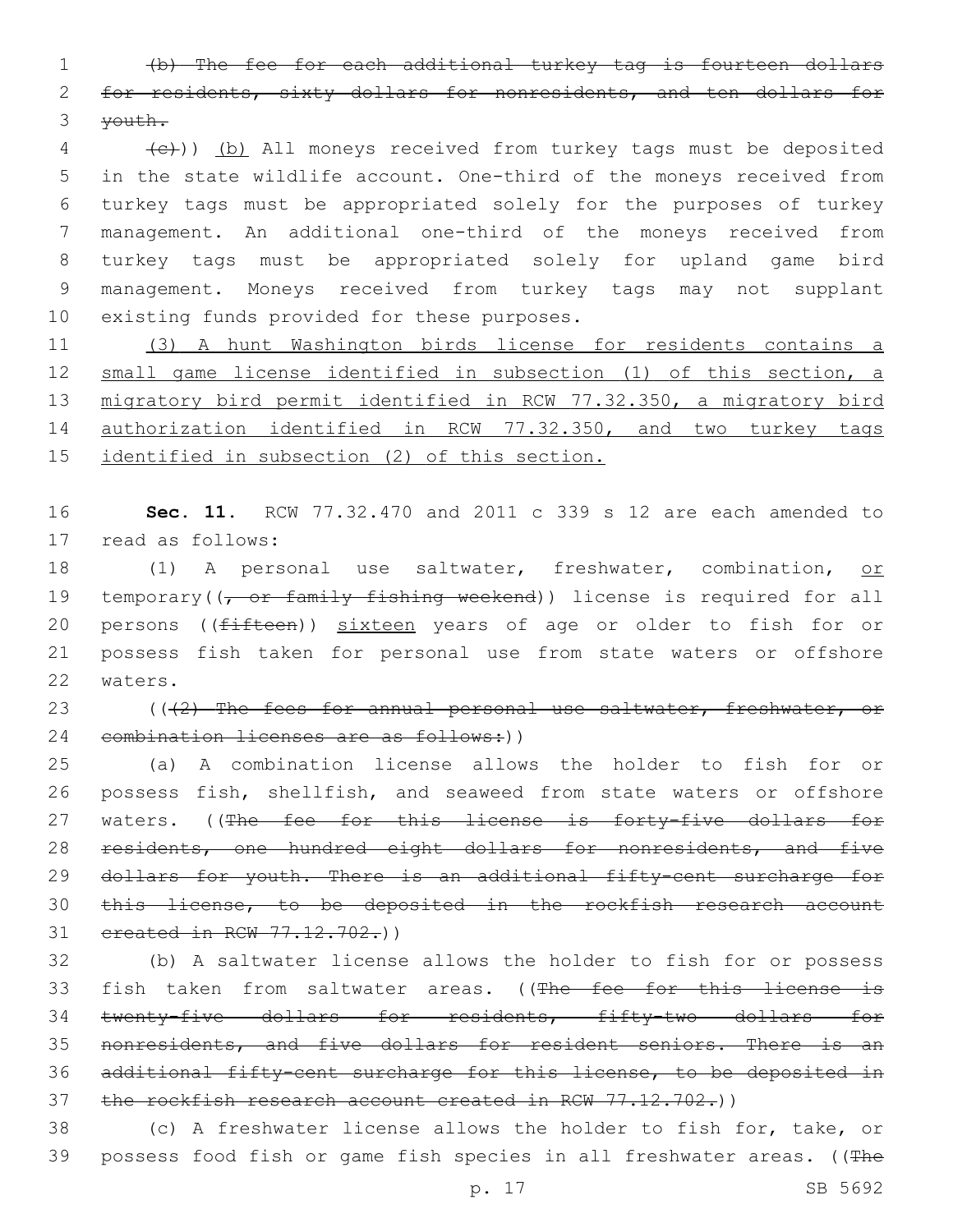1 fee for this license is twenty-five dollars for residents, seventy-

2 five dollars for nonresidents, and five dollars for resident seniors.

 $(3 + (3))$   $(2)$  (a) A temporary combination fishing license is valid for 4 one to three consecutive days and allows the holder to fish for or 5 possess fish, shellfish, and seaweed taken from state waters or 6 offshore waters. ((The fee for this temporary fishing license is:

7 (i) One day - Eight dollars for residents and sixteen dollars for 8 nonresidents:

9 (ii) Two days - Twelve dollars for residents and twenty-four 10 dollars for nonresidents; and

11 (iii) Three days - Fifteen dollars for residents and thirty 12 dollars for nonresidents.))

13 (b) ((The fee for)) A charter stamp is ((eight dollars)) valid for a one-day temporary combination fishing license for residents and 15 nonresidents for use on a charter boat as defined in RCW 77.65.150.  $\underline{A}$  guide stamp is valid for a one-day temporary combination fishing license for residents and nonresidents for use with a guide as defined in RCW 77.65.370, 77.65.480, or 77.65.590.

19 (c) ((Except for active duty military personnel serving in any 20 branch of the United States armed forces, the temporary combination 21 fishing license is not valid on game fish species for an eight-22 consecutive-day period beginning on the opening day of the lowland 23 lake fishing season as defined by rule of the commission.

 $(24 - (d))$ ) The temporary combination fishing license fee for active 25 duty military personnel serving in any branch of the United States 26 armed forces is the resident rate ((as set forth in (a) of this 27 subsection)). Active duty military personnel must provide a valid 28 military identification card at the time of purchase of the temporary 29 license to qualify for the resident rate.

30 (((e) There is an additional fifty-cent surcharge on the 31 temporary combination fishing license and the associated charter 32 stamp, to be deposited in the rockfish research account created in 33 RCW 77.12.702.

34 (4) A family fishing weekend license allows for a maximum of six 35 anglers: One resident and five youth; two residents and four youth; 36 or one resident, one nonresident, and four youth. This license allows 37 the holders to fish for or possess fish taken from state waters or 38 offshore waters. The fee for this license is twenty dollars. This 39 license is only valid during periods as specified by rule of the 40 department.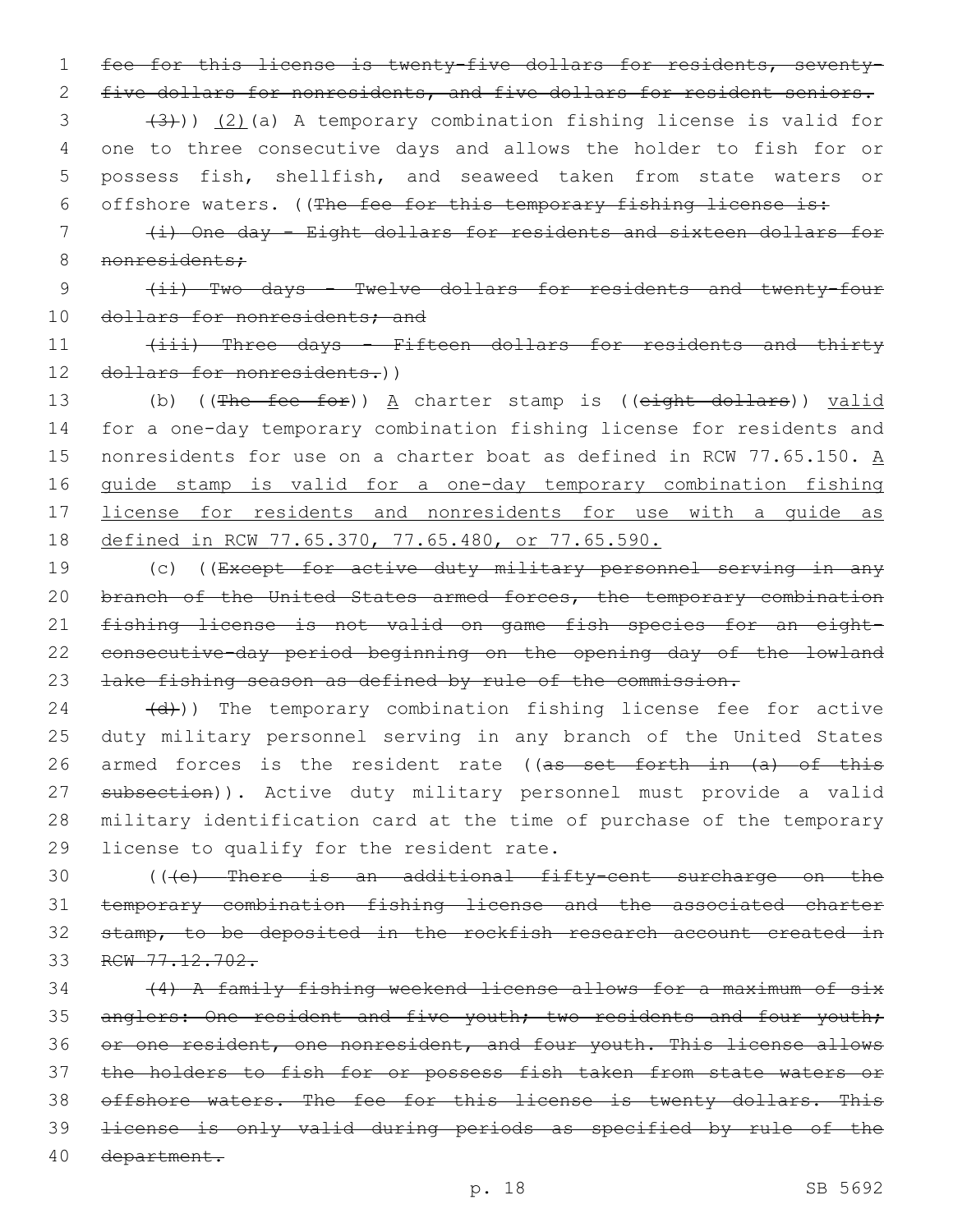(5) The commission may adopt rules to create and sell combination licenses for all hunting and fishing activities at or below a fee equal to the total cost of the individual license contained within any combination.

 $(6)$  (3) The commission may adopt rules to allow the use of two fishing poles per fishing license holder for use on selected state waters. If authorized by the commission, license holders must 8 purchase a two-pole ((stamp)) endorsement to use a second pole. The 9 proceeds from the sale of the two-pole ((stamp)) endorsement must be deposited into the state wildlife account created in RCW 77.12.170 and used for the operation and maintenance of state-owned fish 12 hatcheries. ((The fee for a two-pole stamp is thirteen dollars for 13 residents and nonresidents, and five dollars for seniors.))

 (4) A fish Washington license for residents contains a 15 combination license identified in subsection (1) (a) of this section, a two-pole endorsement identified in subsection (3) of this section, a Dungeness crab endorsement identified in RCW 77.32.430(2), and a Columbia river salmon and steelhead endorsement identified in RCW 77.32.580.

 **Sec. 12.** RCW 77.32.480 and 2016 c 78 s 1 are each amended to 21 read as follows:

 (1) Upon written application, a combination fishing license shall 23 be issued at the reduced rate of  $((five))$  six dollars and thirty- three cents and all hunting licenses shall be issued at the reduced rate of a youth hunting license fee for the following individuals:

 (a) A resident sixty-five years old or older who is an honorably discharged veteran of the United States armed forces having a 28 service-connected disability;

 (b) A resident who is an honorably discharged veteran of the United States armed forces with a thirty percent or more service-31 connected disability;

 (c) A resident with a disability who permanently uses a 33 wheelchair;

(d) A resident who is blind or visually impaired; and

 (e) A resident with a developmental disability as defined in RCW 71A.10.020 with documentation of the disability certified by a 37 physician licensed to practice in this state.

 (2) Upon department verification of eligibility, a nonstate resident veteran with a disability who otherwise satisfies the

p. 19 SB 5692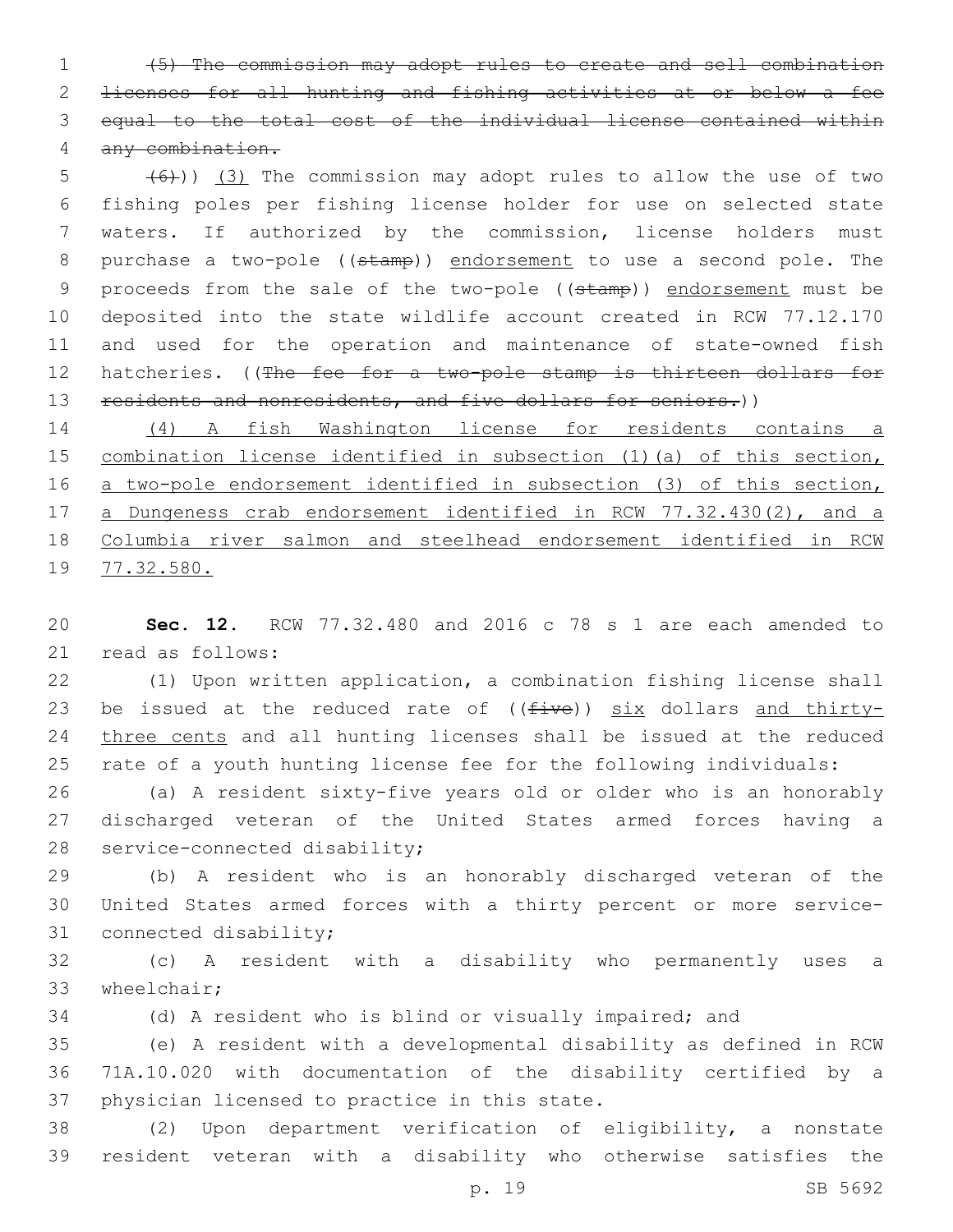criteria of subsection (1)(a) and (b) of this section must be issued a combination fishing license or any hunting license at the same cost charged to a nondisabled Washington resident for the same license.

 (3) Upon written application and department verification, the following recreational hunting licenses must be issued at no cost to a resident member of the state guard or national guard, as defined in RCW 38.04.010, as long as the state guard or national guard member is: An active full-time state guard or national guard employee; or a state guard or national guard member whose status requires the state guard or national guard member to participate in drill training on a 11 part-time basis:

(a) A small game hunting license under RCW 77.32.460(1);

 (b) A supplemental migratory bird permit under RCW 77.32.350; and 14 (c) A big game hunting license under RCW 77.32.450(1) ((and  $15 \t + (2)$ ).

 **Sec. 13.** RCW 77.32.520 and 2011 c 339 s 13 are each amended to 17 read as follows:

 (1) A personal use shellfish and seaweed license is required for 19 all persons other than residents or nonresidents under ((fifteen)) 20 sixteen years of age to fish for, take, dig for, or possess seaweed or shellfish, including razor clams, for personal use from state waters or offshore waters including national park beaches.

 (2) A razor clam license allows a person to harvest only razor clams for personal use from state waters, including national park 25 beaches.

26 (3) ((The fees for annual personal use shellfish and seaweed 27 <del>licenses are:</del>

28 (a) For a resident fifteen years of age or older, ten dollars;

29 (b) For a nonresident fifteen years of age or older, twenty-seven dollars; and

31 (c) For a senior, five dollars.

 (4) The fee for an annual razor clam license is eight dollars for residents, fifteen dollars for nonresidents, and eight dollars for seniors.

 (5) The fee for a three-day razor clam license is five dollars for both residents and nonresidents.

 $(6)$ )) A personal use shellfish and seaweed license or razor clam license must be in immediate possession of the licensee and available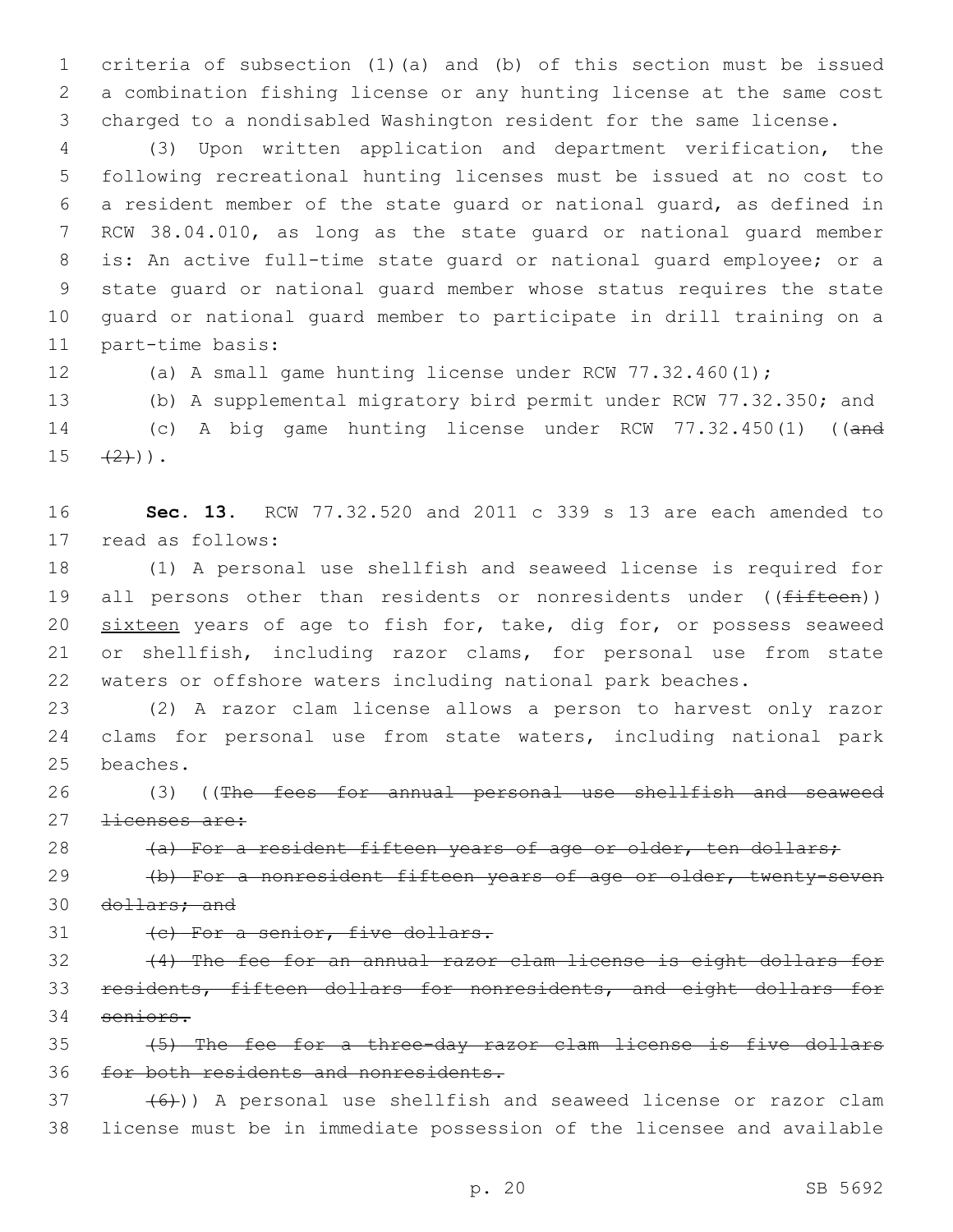1 for inspection while a licensee is harvesting shellfish or seaweed. 2 However, the license does not need to be visible at all times.

3 **Sec. 14.** RCW 77.32.570 and 2009 c 333 s 15 are each amended to 4 read as follows:

 (1) In order to effectively manage wildlife in areas or at times when a higher proficiency and demonstrated skill level are needed for resource protection or public safety, the department establishes the master hunter permit program. The master hunter permit program emphasizes safe, ethical, responsible, and lawful hunting practices. Program goals include improving the public's perception of hunting 11 and perpetuating the highest hunting standards.

 (2) A master hunter permit is required to participate in controlled hunts to eliminate problem animals that damage property or threaten public safety. The commission may establish by rule the requirements an applicant must comply with when applying for or renewing a master hunter permit, including but not limited to a criminal background check. The director may establish an advisory group to assist the department with administering the master hunter 19 ((<del>[permit]</del>)) permit program.

20 (3) ((The fee for an initial master hunter permit may not exceed 21 fifty dollars, and the cost of renewing a master hunter permit may 22 not exceed twenty-five dollars.)) Funds generated under this section 23 must be deposited into the fish and wildlife enforcement reward 24 account established in RCW 77.15.425, and the funds must be used 25 exclusively to administer the master hunter ((<del>[permit]</del>)) permit 26 program.

27 **Sec. 15.** RCW 77.32.575 and 2009 c 333 s 73 are each amended to 28 read as follows:

29 (1) A western Washington pheasant ((permit)) license is required 30 to hunt for pheasant in western Washington.

31 (2) The ((permit)) license is available as a season option, a 32 youth full season option, or a three-day option. ((The fee for the 33 permit is:

34 (a) For the resident full season option, seventy-five dollars;

35 (b) For the nonresident full season option, one hundred fifty 36 <del>dollars:</del>

37 (c) For the youth full season option, thirty-five dollars;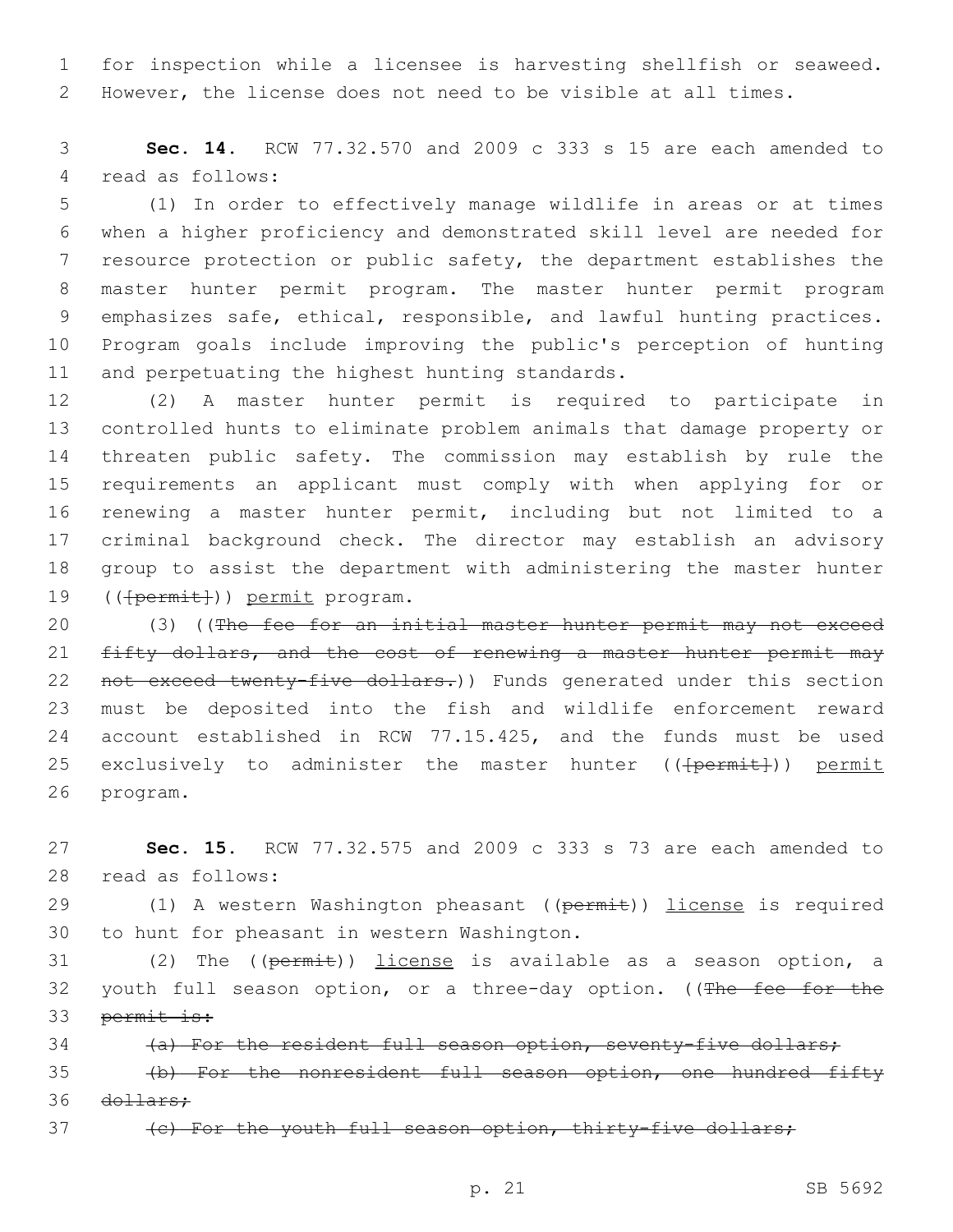1 (d) For the three-day option for a resident, thirty-five dollars 2 and for a nonresident, seventy dollars.))

3 NEW SECTION. **Sec. 16.** A new section is added to chapter 77.32 4 RCW to read as follows: 5 A sportsperson license for residents contains a fish Washington 6 license as identified in RCW 77.32.470(4) and a hunt Washington 7 license as identified in RCW 77.32.450(5).

8 NEW SECTION. **Sec. 17.** A new section is added to chapter 77.32 9 RCW to read as follows:

10 Recreational fishing fee table

| 11       | <b>LICENSE TYPES</b>                | <b>RESIDENT</b> | <b>NONRESIDENT</b>                           | <b>RESIDENT</b> | <b>YOUTH</b> | <b>RCW</b> |
|----------|-------------------------------------|-----------------|----------------------------------------------|-----------------|--------------|------------|
| 12       |                                     |                 |                                              | <b>SENIOR</b>   |              |            |
| 13       | Annual freshwater license           | \$28.75         | \$86.25                                      | \$5.75          |              | 77.32.470  |
| 14       | Annual saltwater license            | \$29.33         | \$60.38                                      | \$6.33          |              | 77.32.470  |
| 15<br>16 | Annual shellfish/seaweed<br>license | \$11.50         | \$31.05                                      | \$5.75          | $---$        | 77.32.520  |
| 17       | Annual combination license          | \$51.86         | \$124.78                                     | \$17.83         | Free         | 77.32.470  |
| 18       | Fish Washington license             | \$72.56         | ----                                         | \$72.56         | $---$        | 77.32.470  |
| 19       | 1-day combination license           | \$9.78          | \$18.98                                      | \$9.78          |              | 77.32.470  |
| 20       | 2-day combination license           | \$14.38         | \$28.18                                      | \$14.38         |              | 77.32.470  |
| 21       | 3-day combination license           | \$17.83         | \$35.08                                      | \$17.83         |              | 77.32.470  |
| 22       | Annual razor clam license           | \$9.20          | \$17.25                                      | \$9.20          |              | 77.32.520  |
| 23       | 3-day razor clam license            | \$5.75          | \$5.75                                       | \$5.75          |              | 77.32.520  |
| 24       | Catch record cards                  |                 | 1st card free, additional cards \$12.65/each |                 |              | 77.32.430  |
| 25       | Halibut catch record card           | \$5.00          | \$5.00                                       | \$5.00          | Free         | 77.32.430  |
| 26       | Nonreporting crab                   | \$10.00         | \$10.00                                      | \$10.00         | \$10.00      | 77.32.070  |
| 27       | administrative penalty              |                 |                                              |                 |              |            |
| 28       | Two-pole endorsement                | \$14.95         | \$14.95                                      | \$5.75          |              | 77.32.470  |
| 29       | Columbia river salmon/              | \$8.63          | \$8.63                                       | \$6.90          | Free         | 77.32.580  |
| 30       | steelhead endorsement               |                 |                                              |                 |              |            |
| 31       | Puget Sound crab                    | \$8.63          | \$8.63                                       | \$8.63          | Free         | 77.32.430  |
| 32       | endorsement                         |                 |                                              |                 |              |            |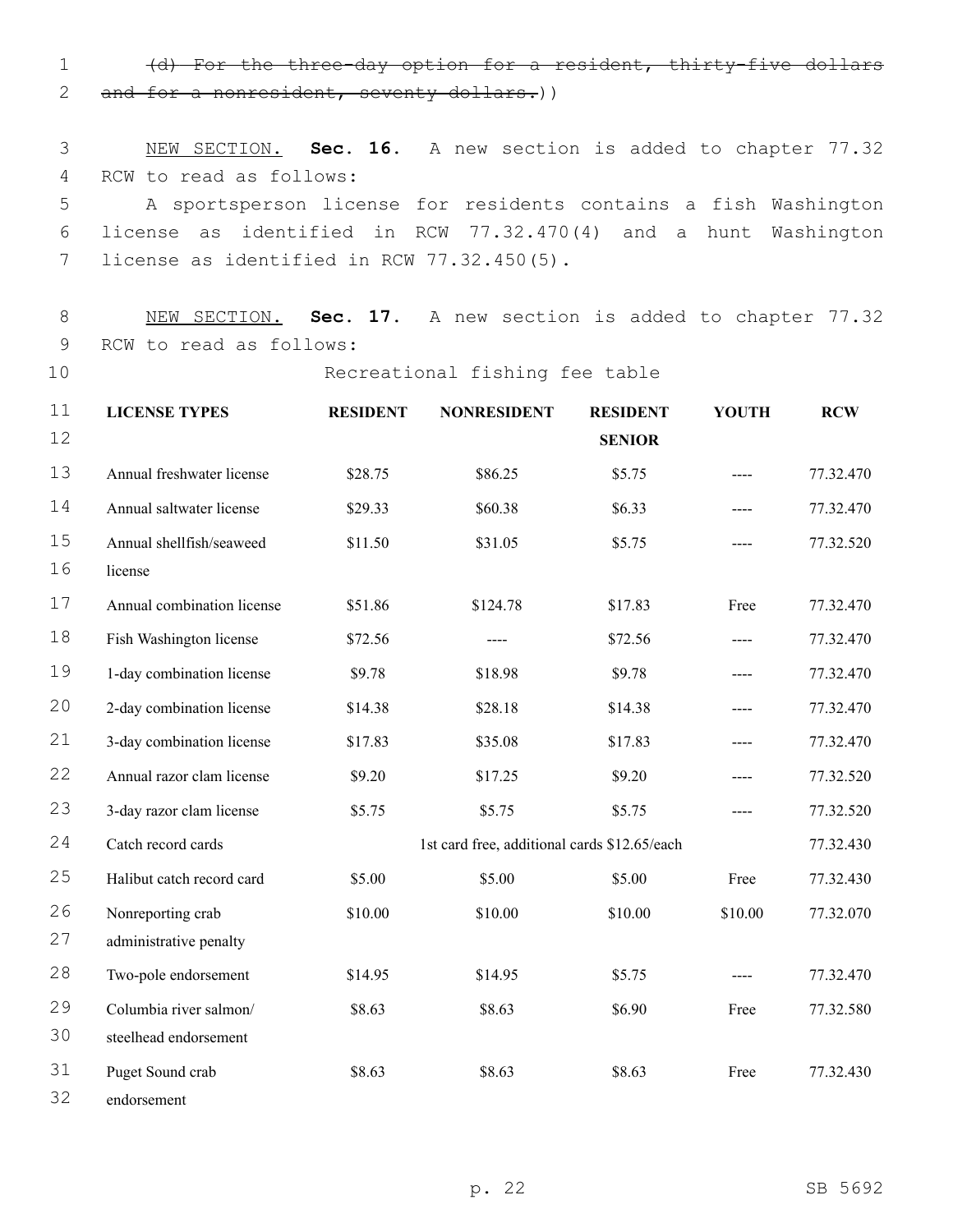| 1           | Puget Sound crab              | \$3.45          | \$3.45                                  | \$3.45          |              | 77.32.430   |
|-------------|-------------------------------|-----------------|-----------------------------------------|-----------------|--------------|-------------|
| 2           | endorsement on 1-3 day temp.  |                 |                                         |                 |              |             |
| 3           | 1-day charter stamp           | \$9.78          | \$9.78                                  | \$9.78          | ----         | 77.32.470   |
| 4           | 1-day guide stamp             | \$9.78          | \$9.78                                  | \$9.78          | $---$        | 77.32.470   |
| 5           | SECTION.<br>NEW               | 18.<br>Sec.     | A new section is added to chapter 77.32 |                 |              |             |
| 6           | RCW to read as follows:       |                 |                                         |                 |              |             |
| 7           |                               |                 | Hunting fee table                       |                 |              |             |
| 8           | <b>LICENSE TYPES</b>          | <b>RESIDENT</b> | <b>NONRESIDENT</b>                      | <b>RESIDENT</b> | <b>YOUTH</b> | <b>RCW</b>  |
| $\mathsf 9$ |                               |                 |                                         | <b>SENIOR</b>   |              |             |
| 10          | Big game                      |                 |                                         |                 |              |             |
| 11          | Sportsperson license          | \$245.20        |                                         | \$245.20        |              | Section 16  |
| 12          |                               |                 |                                         |                 |              | of this act |
| 13          | Hunt Washington license       | \$172.64        | ----                                    | \$172.64        |              | 77.32.450   |
| 14          | Deer+elk+bear+cougar license  | \$97.75         | \$897.00                                | \$97.75         | \$46.00      | 77.32.450   |
| 15          | Deer+elk+bear+cougar license  | \$118.64        | \$998.20                                | \$118.64        | \$55.20      | 77.32.450/  |
| 16          | w/discounted small game       |                 |                                         |                 |              | 77.32.460   |
| 17          | license                       |                 |                                         |                 |              |             |
| 18          | Deer+elk license              | \$86.25         | \$770.50                                | \$86.25         | \$40.25      | 77.32.450   |
| 19          | Deer+elk license w/discounted | \$108.64        | \$871.70                                | \$108.64        | \$49.45      | 77.32.450/  |
| 20          | small game license            |                 |                                         |                 |              | 77.32.460   |
| 21          | Deer license                  | \$44.85         | \$451.95                                | \$44.85         | \$20.70      | 77.32.450   |
| 22          | Deer license w/discounted     | \$67.85         | \$553.15                                | \$67.85         | \$29.90      | 77.32.450/  |
| 23          | small game license            |                 |                                         |                 |              | 77.32.460   |
| 24          | Elk license                   | \$50.60         | \$517.50                                | \$50.60         | \$20.70      | 77.32.450   |
| 25          | Elk license w/discounted      | \$73.60         | \$618.70                                | \$73.60         | \$29.90      | 77.32.450/  |
| 26          | small game license            |                 |                                         |                 |              | 77.32.460   |
| 27          | Bear license                  | \$23.00         | \$230.00                                | \$23.00         | \$11.50      | 77.32.450   |
| 28          | Bear license w/discounted     | \$46.00         | \$331.20                                | \$46.00         | \$20.70      | 77.32.450/  |
| 29          | small game license            |                 |                                         |                 |              | 77.32.460   |
| 30          | Cougar license                | \$23.00         | \$230.00                                | \$23.00         | \$11.50      | 77.32.450   |
| 31          | Cougar license w/discounted   | \$46.00         | \$331.20                                | \$46.00         | \$20.70      | 77.32.450/  |
| 32          | small game license            |                 |                                         |                 |              | 77.32.460   |
| 33          | Moose license (random         | \$345.00        | \$1,725.00                              | \$345.00        | \$57.50      | 77.32.450   |
| 34          | drawing)                      |                 |                                         |                 |              |             |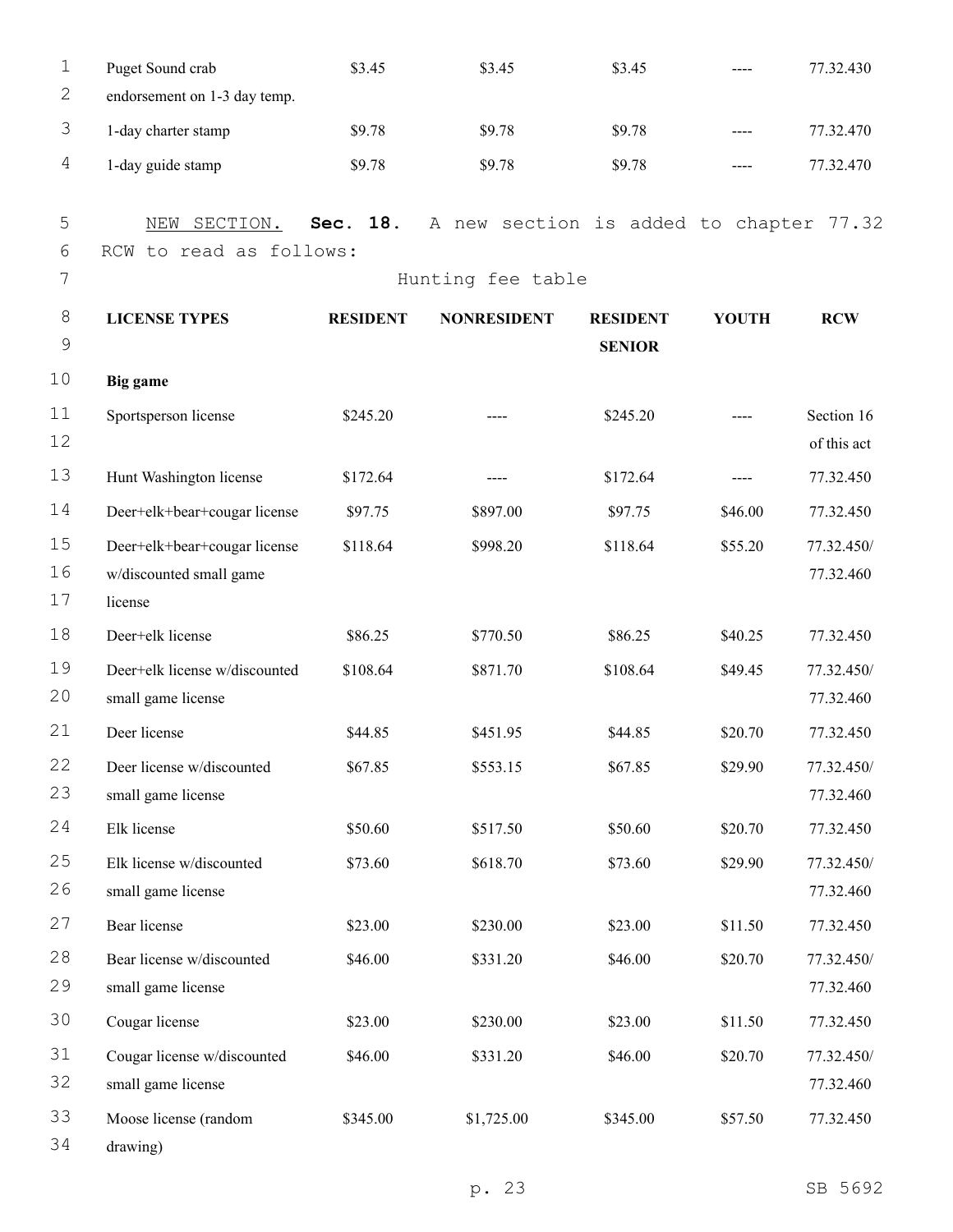| $\mathbf 1$         | Mountain goat license                        | \$345.00 | \$1,725.00 | \$345.00 | \$57.50  | 77.32.450  |
|---------------------|----------------------------------------------|----------|------------|----------|----------|------------|
| $\mathbf{2}$        | (random drawing)                             |          |            |          |          |            |
| $\mathfrak{Z}$      | Bighorn sheep license                        | \$345.00 | \$1,725.00 | \$345.00 | \$57.50  | 77.32.450  |
| 4                   | (random drawing)                             |          |            |          |          |            |
| 5                   | Multiple season deer tag                     | \$144.90 | \$144.90   | \$144.90 | \$144.90 | 77.32.450  |
| 6                   | Multiple season elk tag                      | \$189.75 | \$189.75   | \$189.75 | \$189.75 | 77.32.450  |
| 7                   | 2nd deer license                             | \$69.00  | \$287.50   | \$69.00  | \$23.00  | 77.32.450  |
| $\,8\,$             | 2nd elk license                              | \$69.00  | \$402.50   | \$69.00  | \$23.00  | 77.32.450  |
| $\mathsf 9$<br>$10$ | Nonreporting administrative<br>penalty       | \$10.00  | \$10.00    | \$10.00  | \$10.00  | 77.32.070  |
| 11<br>12            | Special hunt permit<br>applications          | \$6.90   | \$115.00   | \$6.90   | \$3.45   | 77.32.370  |
| 13<br>14            | Special hunt permit<br>application - quality | \$13.80  | \$115.00   | \$13.80  | \$3.45   | 77.32.370  |
| 15                  | Special hunt permit                          | \$6.90   | \$115.00   | \$6.90   | \$3.45   | 77.32.370/ |
| 16                  | application - multiple season                |          |            |          |          | 77.32.450  |
| 17                  | Hunter deferral card                         | \$20.00  | \$20.00    | \$20.00  | \$20.00  | 77.32.155  |
| 18                  | Master hunter permit initial                 | \$50.00  | ----       | \$50.00  | ----     | 77.32.570  |
| 19                  | Master hunter permit renew                   | \$25.00  | ----       | \$25.00  |          | 77.32.570  |
| 20                  | Small game                                   |          |            |          |          |            |
| 21                  | Hunt Washington birds license                | \$96.25  |            | \$96.25  |          | 77.32.460  |
| 22                  | Small game license                           | \$40.25  | \$189.75   | \$40.25  | \$17.25  | 77.32.460  |
| 23                  | 3-day small game license                     |          | \$69.00    |          | ----     | 77.32.460  |
| 24                  | Turkey tag #1                                | \$16.10  | \$46.00    | \$16.10  | Free     | 77.32.460  |
| 25                  | Additional turkey tags                       | \$16.10  | \$69.00    | \$16.10  | \$11.50  | 77.32.460  |
| 26                  | Migratory bird permit                        | \$17.25  | \$17.25    | \$17.25  | Free     | 77.32.350  |
| 27<br>28            | Western Washington pheasant<br>license       | \$86.25  | \$172.50   | \$40.25  | \$40.25  | 77.32.575  |
| 29                  | Western Washington                           | \$40.25  | \$80.50    |          |          | 77.32.575  |
| 30                  | pheasant-3 day license                       |          |            |          |          |            |
| 31                  | Migratory bird authorization                 | \$12.65  | \$12.65    | \$12.65  | \$3.45   | 77.32.350  |
| 32<br>33            | Special hunt permit<br>applications-turkey   | \$6.90   | \$115.00   | \$6.90   | \$3.45   | 77.32.370  |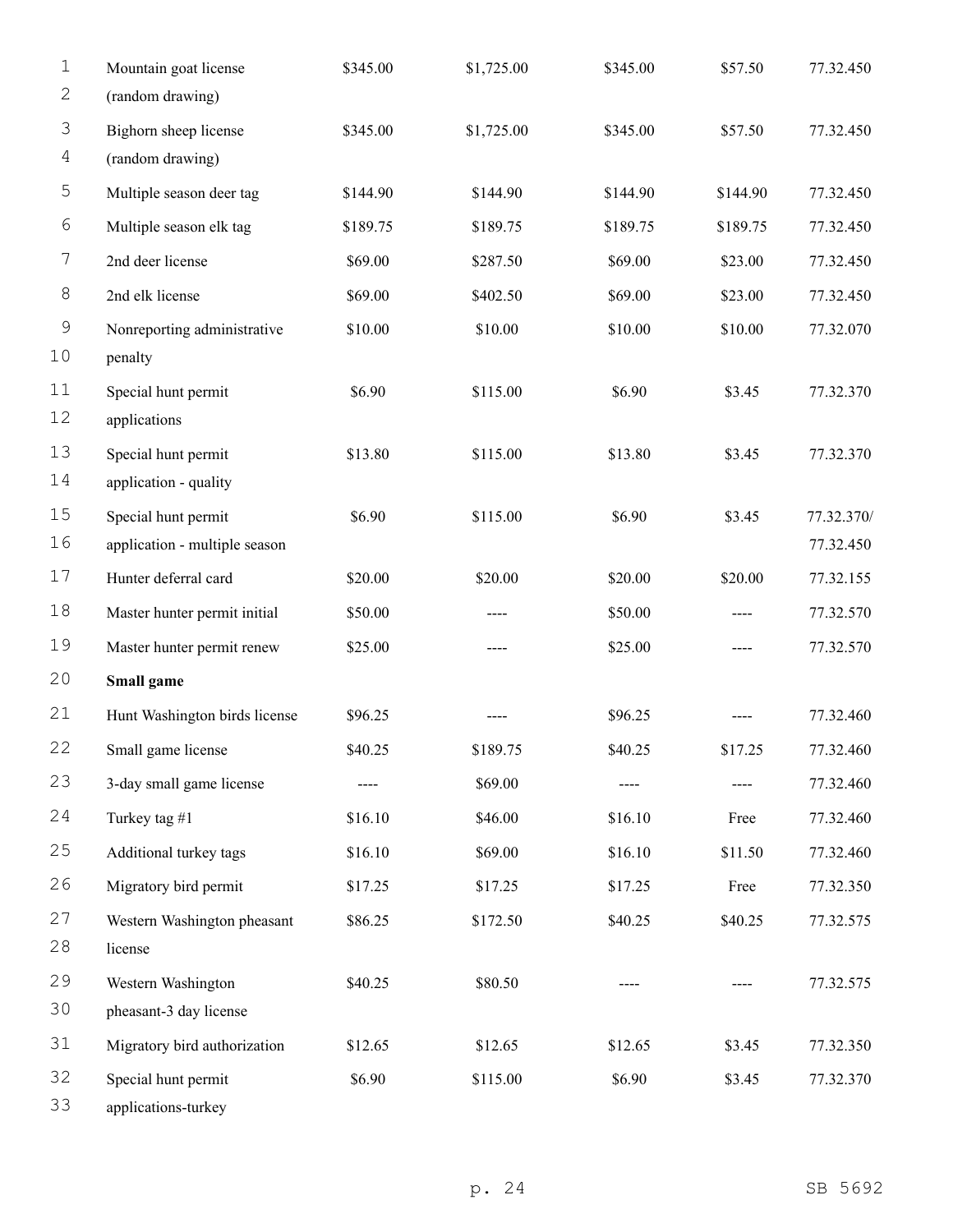NEW SECTION. **Sec. 19.** A new section is added to chapter 77.12 2 RCW to read as follows:

 (1) The commission may establish by rule a surcharge on all fees authorized under chapters 77.32, 77.65, and 77.70 RCW by November 1st of each odd-numbered year if the commission determines that the surcharge is necessary to fund inflationary and other increased costs approved by the legislature in the biennial budget.

 (2) The surcharge may not exceed the percentage increase needed to generate revenue to offset the costs described in subsection (1) 10 of this section, and must apply equally to all fees, except the surcharge does not apply to transaction fees, commercial application fees, and dealer fees authorized under this title.

 NEW SECTION. **Sec. 20.** A new section is added to chapter 77.32 14 RCW to read as follows:

 (1) The commission may adopt rules to create and sell combination licenses for all hunting and fishing activities at or below a fee equal to the total cost of the individual license contained within any combination. Combination licenses may span one or more license 19 years.

 (2) The director may offer temporary discounted promotional pricing to increase angler, hunting, or wildlife viewing 22 participation.

 **Sec. 21.** RCW 77.12.712 and 2017 3rd sp.s. c 3 s 4 are each 24 amended to read as follows:

 (1) The department shall create and administer a Columbia river recreational salmon and steelhead endorsement program. The program must facilitate continued and, to the maximum extent possible, improved recreational salmon and steelhead selective fishing opportunities on the Columbia river and its tributaries by supplementing the resources available to the department to carry out the scientific monitoring and evaluation, data collection, permitting, reporting, enforcement, and other activities necessary to provide such opportunities. Program funds may not be used to acquire 34 land.

(2) This section expires June 30, 2023.

 **Sec. 22.** RCW 77.12.714 and 2016 c 223 s 2 are each amended to 37 read as follows: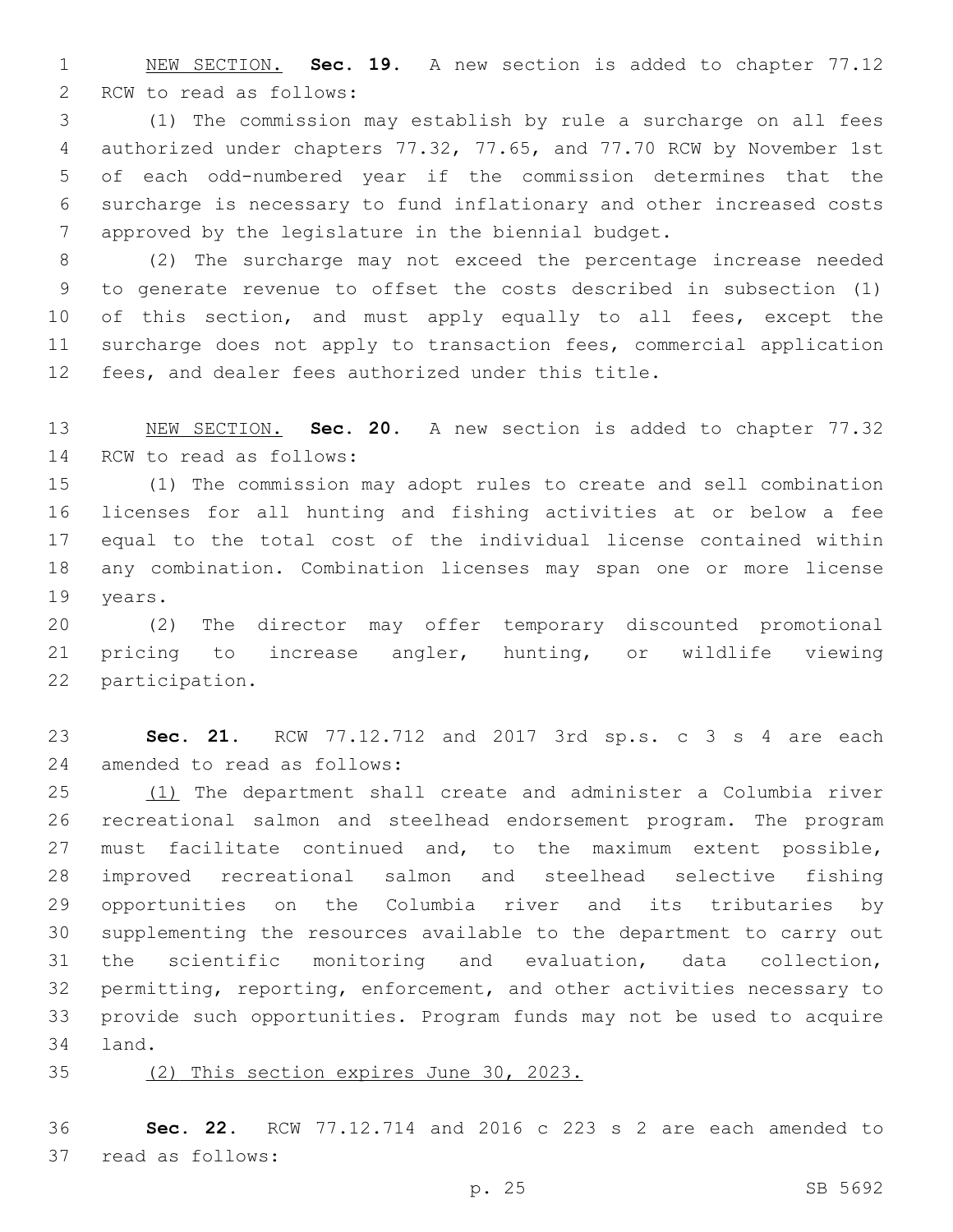(1) The Columbia river recreational salmon and steelhead endorsement program account is created in the custody of the state treasurer. All receipts from Columbia river salmon and steelhead endorsement purchases under RCW 77.32.580 and gifts made for purposes of the Columbia river recreational salmon and steelhead endorsement program must be deposited into the account. Expenditures from the account may be used only for purposes of the program created in RCW 77.12.712. Only the director or the director's designee may authorize expenditures from the account. The account is subject to allotment procedures under chapter 43.88 RCW, but an appropriation is not 11 required for expenditures.

(2) This section expires June 30, 2023.

 **Sec. 23.** RCW 77.12.716 and 2016 c 223 s 3 are each amended to 14 read as follows:

 (1) The department shall administer the Columbia river recreational salmon and steelhead endorsement program in consultation with a Columbia river salmon and steelhead recreational anglers board. The board shall serve in an advisory capacity to the 19 department.

 (2) The department shall solicit recommendations for membership on the Columbia river salmon and steelhead recreational anglers board from recognized recreational fishing organizations of the Columbia river, and the director or director's designee shall give deference to such recommendations when selecting board members. In making these selections, the director or director's designee shall seek to provide equitable representation from the various geographic areas of the Columbia river. The board must consist of no fewer than six and no 28 more than ten members at any one time.

 (3) The Columbia river salmon and steelhead recreational anglers board shall make annual recommendations to the department regarding program expenditures. To the maximum extent possible, the board and department shall seek to reach consensus regarding program activities and expenditures. The director or the director's designee shall provide the board with a written explanation when the department expends funds from the Columbia river recreational salmon and steelhead endorsement program account created in RCW 77.12.714 in a manner that differs substantially from board recommendations.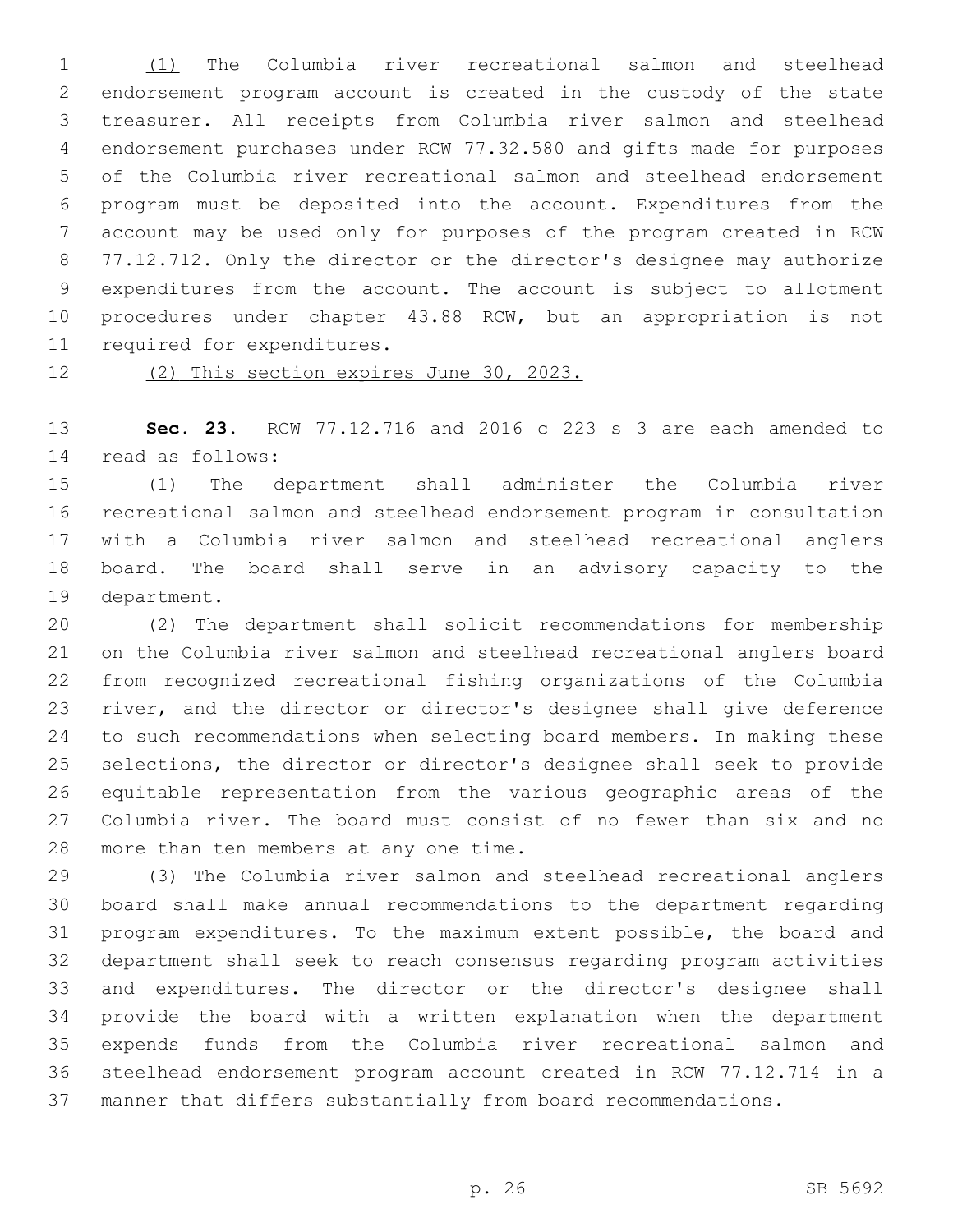(4) Columbia river salmon and steelhead recreational anglers board members shall be reimbursed for travel expenses in accordance with RCW 43.03.050 and 43.03.060.3

(5) This section expires June 30, 2023.

 **Sec. 24.** RCW 77.12.718 and 2016 c 223 s 4 are each amended to read as follows:6

 (1) The department shall maintain updated information about Columbia river recreational salmon and steelhead endorsement program revenue and expenditures on its internet site. The information may include project summaries, analysis and figures similar to the 2014 report to the legislature on the program, and other information deemed appropriate by the department and the Columbia river salmon 13 and steelhead recreational anglers board.

 (2) By December 1, 2014, the department and the Columbia river salmon and steelhead recreational anglers board shall review the Columbia river recreational salmon and steelhead endorsement program, prepare a brief summary of the activities conducted under the program, and provide this summary and a recommendation whether the program should be continued to the appropriate committees of the 20 senate and house of representatives.

(3) This section expires June 30, 2023.

 **Sec. 25.** RCW 77.32.580 and 2016 c 223 s 5 are each amended to 23 read as follows:

 (1) In addition to a recreational license required under this chapter, a Columbia river salmon and steelhead endorsement is 26 required in order for any person ((fifteen)) sixteen years of age or older to fish recreationally for salmon or steelhead in the Columbia river and its tributaries where these fisheries have been authorized 29 by the department. ((The cost for each endorsement is seven dollars and fifty cents for residents and nonresidents and six dollars for 31 youth and seniors.)) The department shall deposit all receipts from endorsement purchases into the Columbia river recreational salmon and steelhead endorsement program account created in RCW 77.12.714.

 (2) For the purposes of this section and RCW 77.12.712 and 77.12.714 through 77.12.718, the term "Columbia river" means the Columbia river from a line across the Columbia river between Rocky Point in Washington and Tongue Point in Oregon to the Chief Joseph dam.38